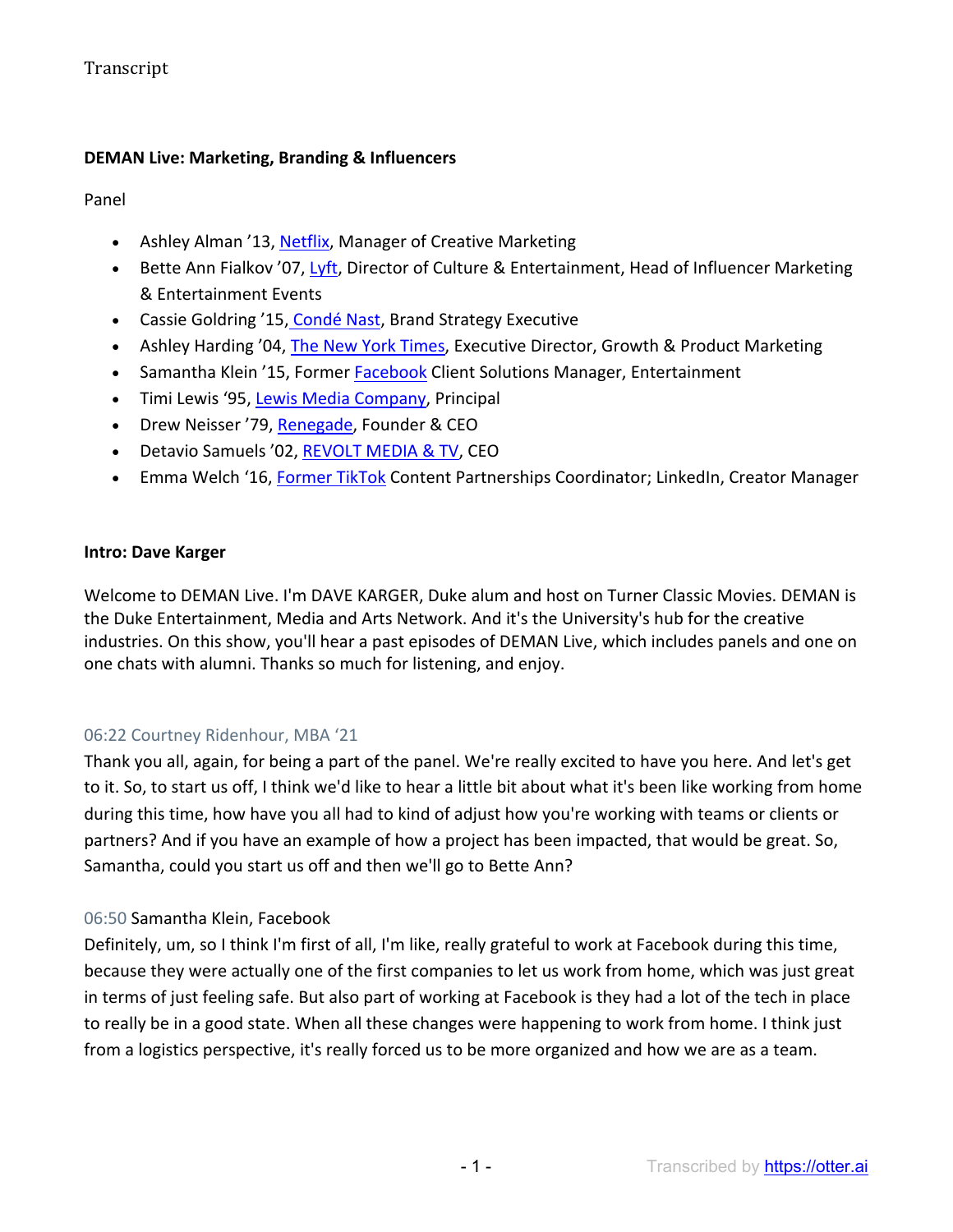So scheduling times for brainstorms, and sinks instead of swiveling our chair around, which is what we would normally do. But I think also from a strategic perspective, we've had to be really empathetic for our clients because they're facing headwinds in their business and understanding that their marketing may shift as a result. But the plus side of that is we've been able to really think more long term about how we can make things easier and simpler for our clients.

So one thing we're doing now is building a playbook on how to launch streaming services and international markets, which will kind of be plug and play for all of the clients that we work with. So it's been really cool to work on longer term projects like that, that might have taken the backburner had it been business as usual.

#### 08:11

Bette Ann?

### 08:12 Bette Ann Fialkov, Lyft

Yeah, so um, Lyft is obviously headquartered in San Francisco. But there's a really big office here in New York. But I'm actually the only one on my team that is based here in New York. And so for the past two plus years that I've been at Lyft, like, I've actually really been working from home a lot like I because I travel so much to LA and the San Francisco that when I'm home, like I want to be home and I get to work from home.

So it hasn't really been a big adjustment for me. I think as a company, it's been a really big adjustment. I'm sure a lot of you probably heard two weeks ago Lyft had massive layoffs, we laid off 17% of the employees. So I think personally like it did affect my team. And so it has been really challenging.

I think from a work point of view, though, so I'm obviously responsible for entertainment event partnerships, which those have come to a screeching halt, no Coachella, no pride, no Emmys. So the way that I'm thinking about like IRL experiences is completely changing on the influencer side of things which is the other responsibility that me and my team have, you know, influencer marketing has never been more important than right now.

At Lyft, you know, our mission is to improve people's lives with the best transportation and through a program called Lyft up that we launched earlier this year. We are really giving transportation to those in need. So during COVID we've been giving free Bike Share memberships, we own the largest bike shares across the nation like city bike in New York. We've also been providing transportation of medical supplies and meals. And so in order to really amplify that, we have had to turn to our influencer community and celebrity community to talk about it, and like transparently, we don't have any budget to do that right now. And so it's really been relationship based. You know, having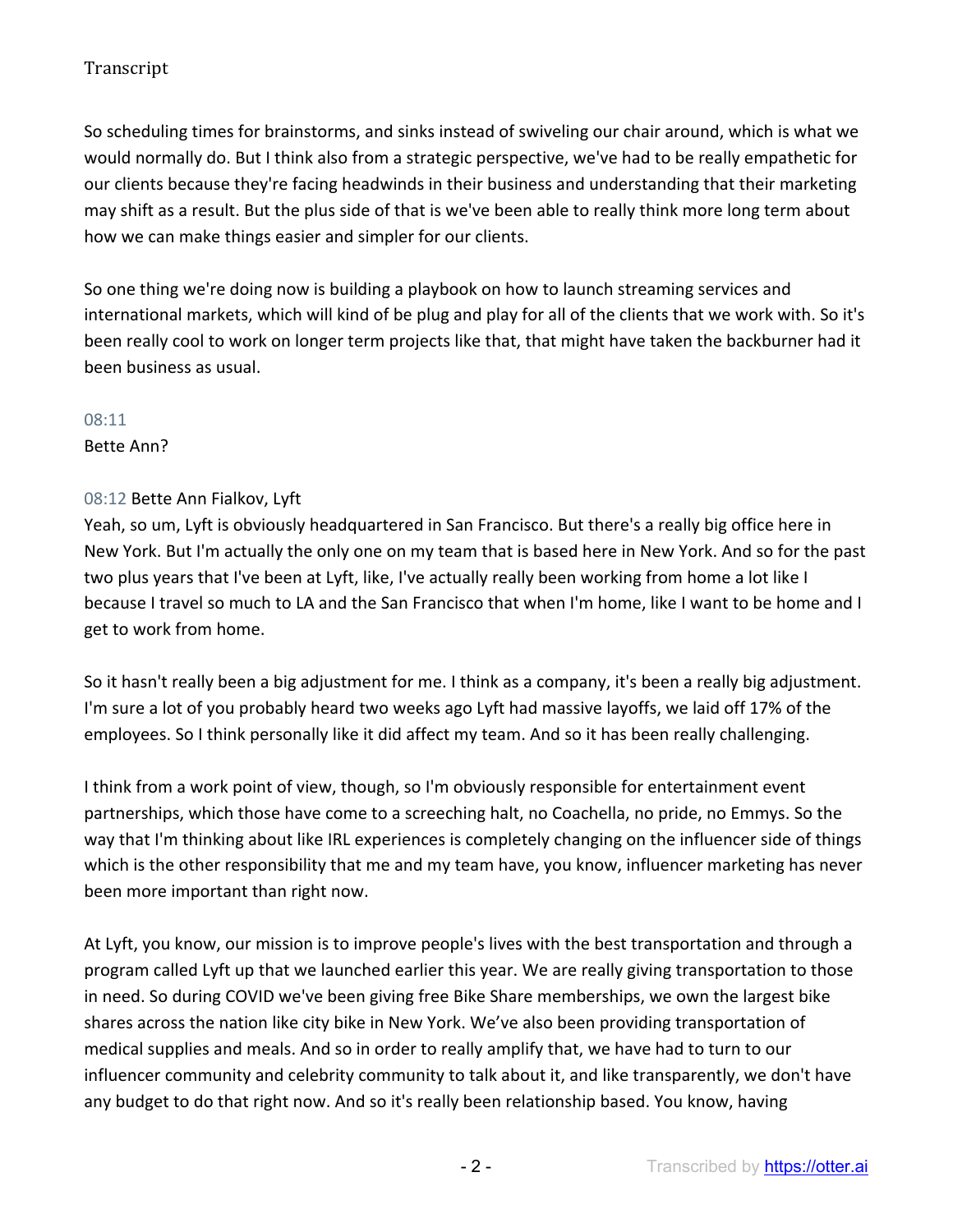everybody from Gwyneth Paltrow to Justin Bieber talking about the work that we're doing, all without paying them has been an interesting pivot.

### 10:33 Emma Tregellas '21

So going on to the next question, this is directed towards Cassie and Ashley A: So getting your foot in the door to work in this industry can be challenging, and we kind of wanted to know what advice you have for students and or alums to break into this industry, especially at this moment?

### 11:15 Cassie Goldring, Conde Nast

I know for Conde, we've pivoted to virtual events. And now we're sort of taking a step back and realizing that, you know, once the world does go back to normal, virtual events are still gonna play a huge part in those IRL experiences, because people are getting so used to communicating this way. And I think it's just people are gonna have a little bit of PTSD, to be honest. And I know it's so hard already, I think for students who are graduating to think about how they're going to enter the workforce. And now they're faced with this extra challenge of, you know, people are being furloughed and fired, how am I going to get hired at this time?

And I think that like, honestly use this period it to your advantage to really talk to people, everyone is at home, people have a lot more time on their hands, maybe someone who was in a senior leadership position who never thought would be attainable to have a conversation with would be more open to speaking with you because they have more time.

And they think just like really digging into the Duke network and cold emailing people on LinkedIn, and just trying to get people on zooms or get people on the phone, and establishing those relationships now, because they're only going to serve you better once things start sort of like transitioning back to normal. And I think, you know, the Duke network, I cannot say enough, like how much Duke alumni want to help other people, I've already spoken to a few people on the phone during this time, you know, block out my calendar, to have some calls.

And I think just really like using this time to figure out what you want to do. I think the other piece of this would be that don't be afraid to just get your foot in the door. Take a role, just to sort of like, you know, even if it's at your dream company, and it's not the dream role that you would want, you know, if it's a first job out of college, and it's, it's, you know, you're in the mailroom, the where I was in an agency and I was like I graduated from Duke, why am I delivering mail?! But it's all about building relationships, getting your name out there, and then slowly, you know, you learn so much from those experiences, but you're already in the company, and it's a lot easier to move.

#### 13:56 Emma Tregellas '21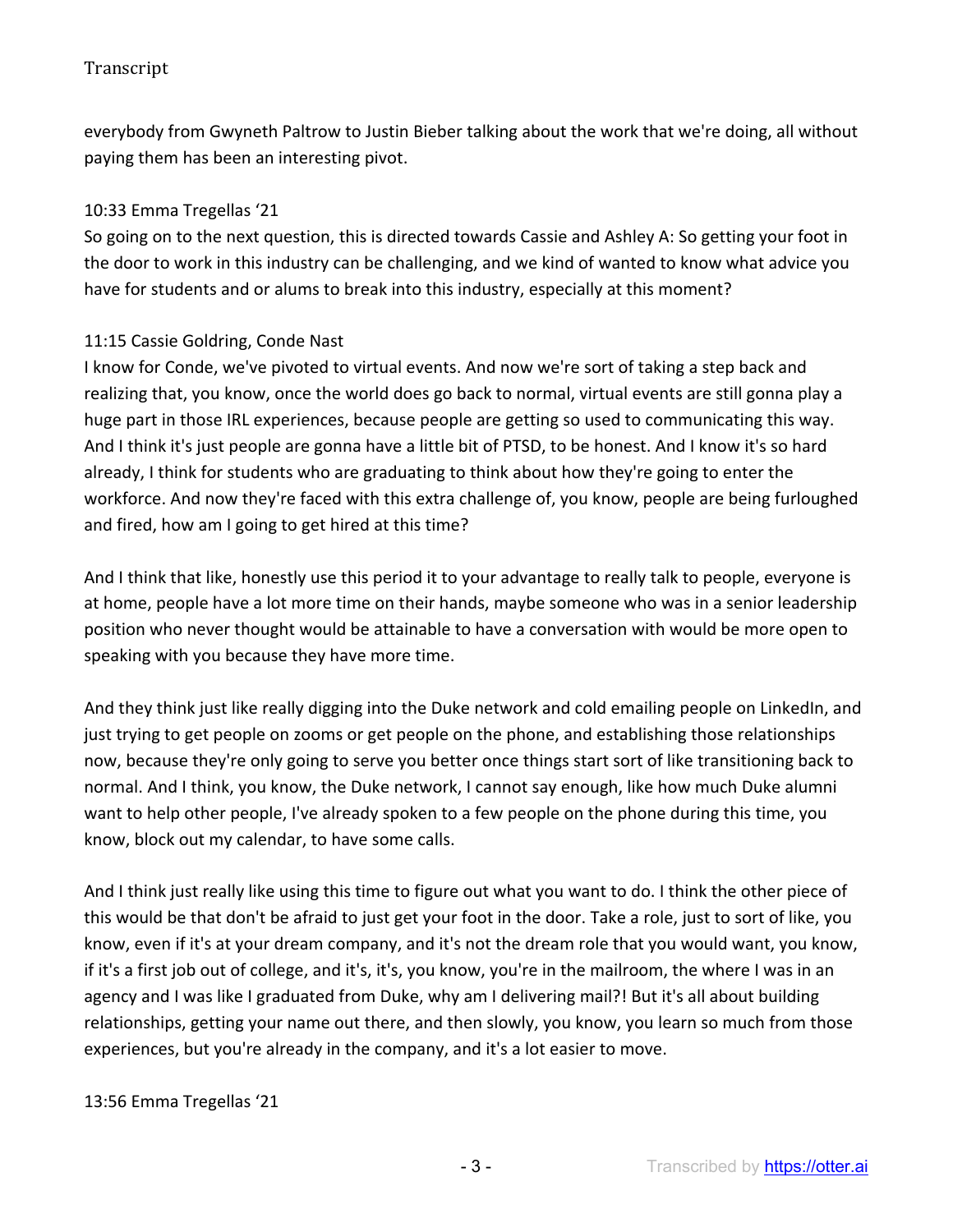Thank you so much! Does Ashley A, do you want to answer that?

## 14:01 Ashley Alman, Netflix

Yeah, I mean, I think my first piece of advice would just be to think outside of the box when you're thinking about where to apply. When I was a rising senior, I had final interviews for internships at the Today Show and Rolling Stone, and I was so psyched, and so sure that the odds were in my favor, and I didn't get either of them. And so I ended up applying for an editorial internship at a think tank in DC. Definitely was not a place I was super familiar with before I worked there. I didn't really understand even what it meant to be an editorial intern at a think tank, but it ended up being a really incredible stepping stone for me to then be a political journalist at the Huffington Post.

So you know, when you're thinking about the landscape right now, sure, there are a lot of industries that are really hurting and probably scaling back. But there are a lot of places that are actually really eager to be hiring a state and local governments are having a really hard time figuring out creative ways to message exactly what's going on in the world.

So they're going to be looking for creative thinkers and people in the marketing space. It's an election year, it's still happening. There's definitely going to be a lot of opportunities there, if not different in more virtual opportunities, still opportunities. So definitely just think outside the box. And, you know, just like Cassie said, your first job isn't probably going to be your forever job.

I think there's definitely a lot of pressure being a Duke student to kind of land that name brand credit in your first job. But, you know, you really want to just be figuring out a way to sharpen the skills that are going to set the table for you to that and pursue that job at times, or Facebook or wherever you had next. And then the easy stuff that you can totally do, keep your LinkedIn updated, stay really active on social media, and never stop creating, because it, you know, it's obviously really nice to be paid to be sharpening your creative chops. But there's so much that you can do just from your home with your cell phone, both in the form of writing and recording. So have at it.

## 15:51 Courtney Ridenhour, MBA '21

I'd be interested in hearing about from those who have had a variety of different roles in the marketing industry…how you ultimately decided to pursue the direction you did, and how this has compared to other roles you've had outside of the marketing industry if you've had any.

So let's start with Detavio…

16:33 Detavio Samuels, REVOLT MEDIA & TV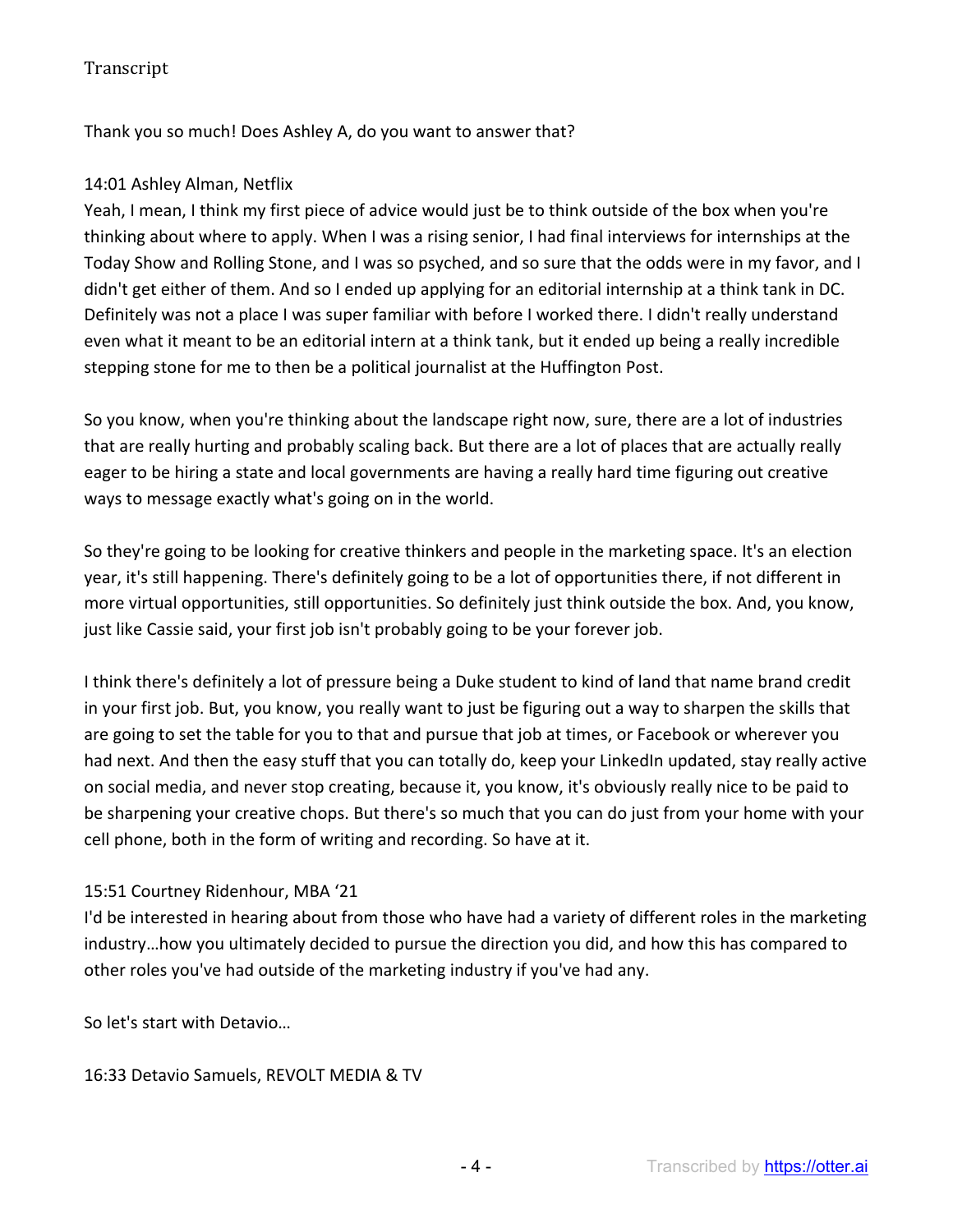Sure. So, I don't think there's ever a thing of like, where I've landed or landing on a direction, I think my goal in life is to be directionally accurate. And so I point myself in a direction, I keep trying to get tighter and tighter and tighter on what works for me. So when I was coming out of Duke, I wanted to be a CMO. That was the goal. And so I went to business school, and then first job was at Johnson and Johnson doing global marketing, quickly decided there that I did not want to be a CMO.

So I jumped over to the agency side where I lead creative teams to develop super dope campaigns for big brands like Jeep and Walmart and US Navy, etc. And I had the time of my life for a while. And then at a certain moment in time, you guys don't want to see ads, nobody wants to see ads, I realized that the product I was creating, no one wanted to see, and started to fall in love with this idea of branded entertainment and branded content, trading super dope content that people would choose to watch choose to engage with. But that also delivered the brand message. And so for that, I moved to the media side, where their only job is to create content that people want to watch and want to engage with.

And so I've been doing that for the last six years, running a team there. And so even now in this next transition, it'll be my first time at a TV network, right and not only run creatives and content creators and marketers, I'm certainly for me, it's like it's just a journey, and it's a path. For me, I'm always trying to identify what I don't want to do so I can do less of it. And what I do love to do so that I can do more of it.

But for me, it's a lifelong journey of figuring it out. To answer the question about how it's changed, I would say, I've probably if there's one thread or like idea to tap in, I've just gotten closer and closer to the true content creator side. So on the at the at the marketing when I was at Johnson and Johnson, I was leading an agency, right? You you manage the agency relationships.

When I was at the agency, I was leading the business, but didn't run the creative teams. Here at the digital media company, I lead a team of creatives who focus on branded content and creative some focus on editorial on the content that we produce every day. And when I move to my next role, I'll just be leading a team of pure creatives. So I think the only, you know thread that I can see in my career is that I've gotten closer and closer to just being fully engaged in the creative work. But other than that, I'm just trying to have fun and play and figure out what makes me excited every day. And when that changes, then I'll move to whatever's next.

19:03 Courtney Ridenhour, MBA '21 I love that. Um, okay, Ashley Harding. I'd love to hear your perspective.

19:09 Ashley Harding, The New York Times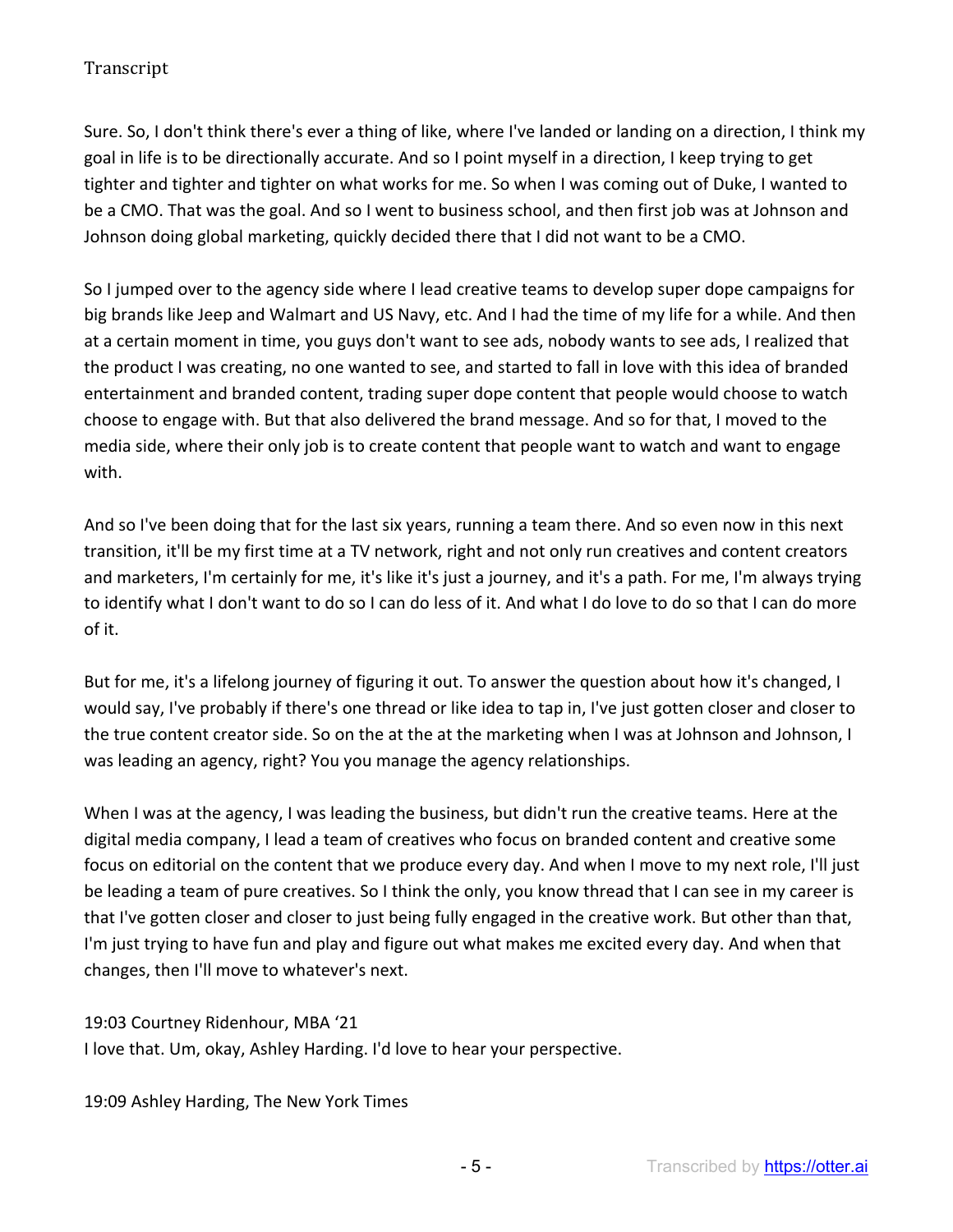Yeah, so um, I've had a few different lines when I was actually pre-med at Duke, which is a whole other story. So right out of Duke, I actually went into healthcare consulting, so management consulting at Deloitte, and I'm from Atlanta, so I was based on the CDC engagement and did a bunch of like Business Solutions stuff, they're not really healthcare stuff.

Um, and while I was there, I started doing some soul searching and realized I wanted to go to business school to kind of hit reset on my career. And in doing research, I ended up going to Kellogg School of Management. And in my research, I realized that marketing and brand management kind of would let me flex the same muscles that I did in consulting, but also be more creative and work with agencies actually create products that people would buy.

So post biz school is when I really got into marketing, and then I've done a ton of different types of marketing since then. So right out of business school for my internship and right after I went into traditional brand marketing CPG, I did two years at Procter and Gamble. And there I learned brand strategy, managed agencies, manage your P&L, all that stuff, right?

But then once I was there, I started realizing that digital was the way to go. And I continually kind of looked for different challenges in my career. I personally was living in Cincinnati and buying everything online myself. So I realized I didn't want to be kind of at the beck and call of Walmart and Target as much anymore. So I ended up transit transitioning into digital and e commerce. And I worked, I moved to New York, and worked at gilt groupe, gilt comm, as well as Ralph Lauren calm.

And that's when I really, really, really learned how to sell things online. And the kind of thought process that people go through to actually buy things online from sucks all the way to \$10,000 handbags. And so while I was there, I had a great time, but wanted a more of a challenge as well. So now I've moved into digital subscriptions at The Times, never did, I imagined that I would be in media, but I just kind of keep following a new challenge.

It's this is the most challenging marketing I've ever done. Not only do I not have like basically a storefront to get people to like peruse and buy our products, everything has to be explained via digital. But also, you have to make sure that people continue to come back to the site and read and ultimately retain.

So never a dull moment, at The New York Times. It's also the first time that I've ever sold a product that I don't manage, or you know, I didn't create the pipeline, right? Like we're at the mercy of a new cycle, and the newsroom, and I'm on the business side of the company. And so we let them do their thing, and then find ways to market to people accordingly.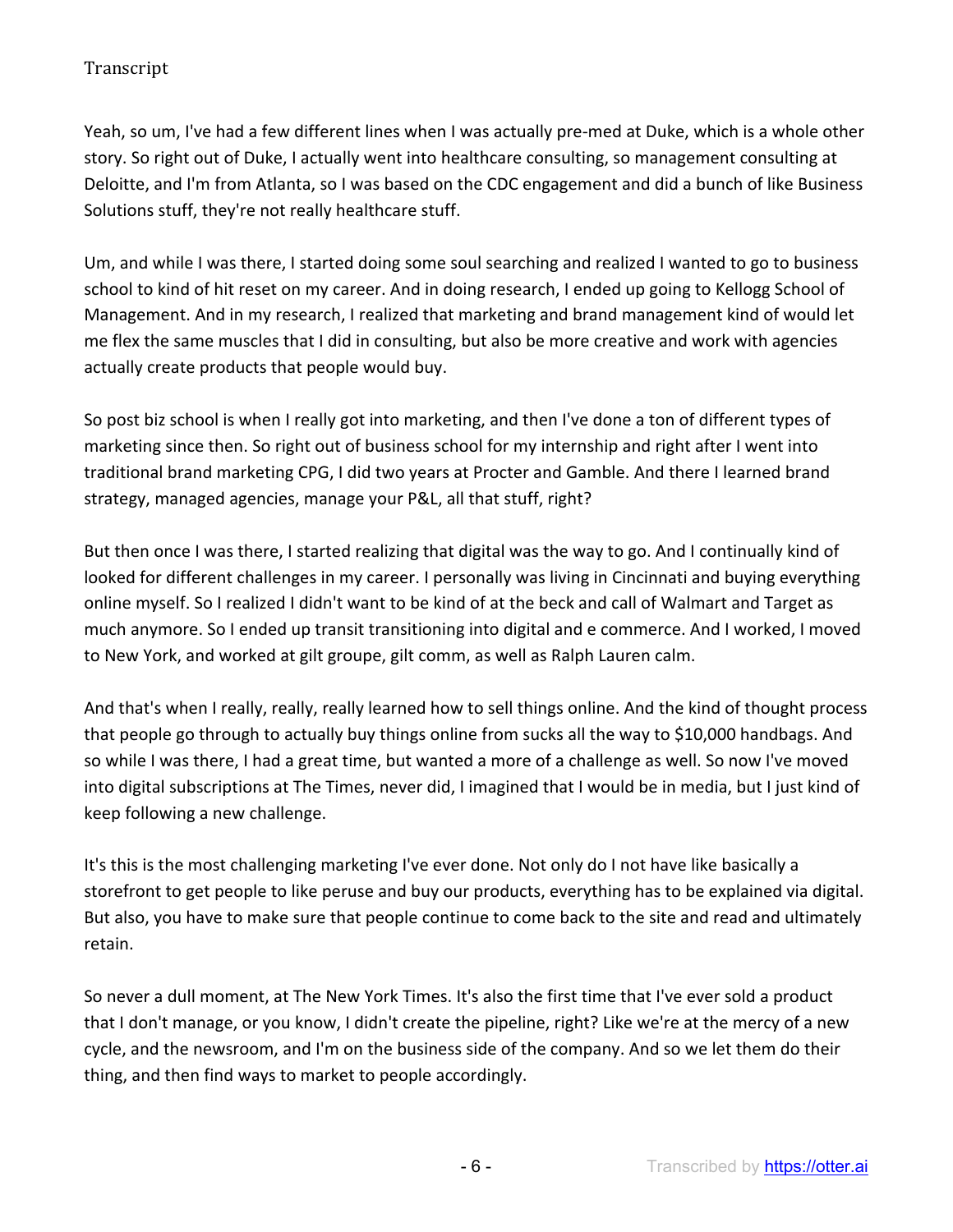In terms of differences, I would say that it's similar that I use the same skill set that I did in consulting, but it's much more fast paced, because digital, and the cool part about being at the time is everything is in house. So I'm not necessarily managing or working with agencies, all of my Creative Media buyers, everyone, we all sit used to sit together on the same floor and get to work together, which is like super fun and cool and awesome.

### 22:36 Caitlin Carter '21

This question is directed toward Drew and Timi. So many of you guys, not just Drew and Timi, have started your own companies and or freelanced. So, what would be your advice for students or alumni trying to spearhead their own creative projects, now or in the future?

### 23:21 Timi Lewis, Lewis Media Company

You know, this is always a really interesting question. And my response is actually not very sexy. Because what I learned in launch of my enterprise, Lewis Media Company, you know, I hit the ground running, I was really excited, I'd been working full time, and I had like a suite of clients that I had going into it, and that sort of beget other clients.

And so I just started doing the work, you know, with nonprofits with small businesses, you know, providing all sorts of communications services, some kind of event planning, marketing events, and the like. And I failed, neglected to invest properly in the infrastructure. And so, you know, before long, I realized I was doing all of these different things.

And so my big takeaway, if you remember, nothing from what I might prattle on about is that you're not Atlas and you're not meant to like hold up the world and do it all yourself. And there is an art and an intelligence and a way to maintain your sanity when you share the load with experts that aren't you. And so what I found was that I wish when I launched I had spent a little bit more time prior to launch and even throughout the process of building up my infrastructure and by that I mean identifying, mapping out what it is I need done, and who is best able to do it.

You know, I remember I took like this business seminar that was through a small business agency outside of Columbia. I'm in New York, so it was just you know, uptown as well where I am and the instructor was like, you know, how many of you entrepreneurs are doing the books and your marketing and you-your IT person and you're wearing all these hats and everyone sort of proudly Oh, that's me.

And she looks at us like idiots and she's like, Hey, you, you're not supposed to be doing all of this. Now. The highest and best use of your time, you should be building the business re investing in the business. And so that's one of the things I would caution. So, find yourself a good accountant, a good bookkeeper, if you can go that extra mile, you know, I've been taking all these Squarespace seminars,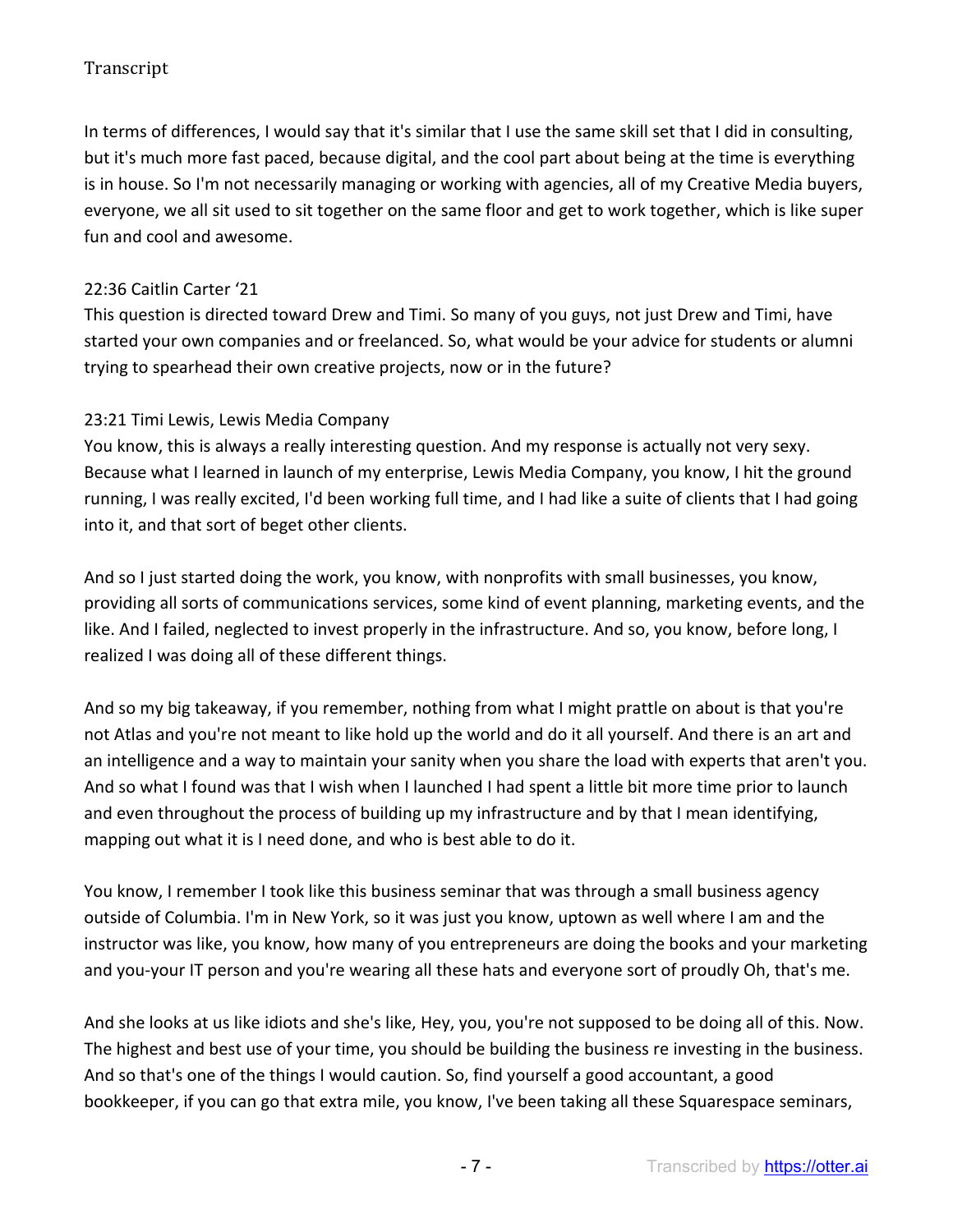thinking I was going to develop my own website, you know, cuz I want to do, I can do these things, these are all lies.

So, I realized I was actually working on a project, it was based in DC, I was here in New York, and I would travel back and forth. And one of the other vendors, is a web producer. And I said, You know, I should hire Eugene. And so like, here, we are working on this project. And technically, I'm his boss, you know, sort of vendor vendors, and then I hired him separately to build, you know, just a little splash page, we're going to kind of work to build out the rest of it by the end of this year, so that, you know, I could have a footprint, you wouldn't know while I was busy doing all these things.

And he had like a really amazing process. And so kind of what I learned from that is, whereas you might have facility and a lot of areas, it doesn't mean you should do all things. And so you know, the things that I would say you really should focus on are, you know, figuring out the suite of services you want to provide, you know, don't start off doing the universe of things you think you might want to do, or have expertise in doing, you know, I actually was at the DEMAN conference, Amy, you'll have to be happy to know this. And I decided to not only just, you know, do the echo chamber thing and talk to people that are similarly situated, I went to a session that was put on by young woman who was an editor of documentaries.

And she said something that I thought was so profound, and I'll share it again with you guys. And she said, it's fine to have all of this expertise, but you really need to be known for something. And sort of like instinctively, you know that, but it's nice to sort of have that restated, you know, because sometimes it doesn't always come across as obvious as it should. But she had facility and production and shooting, obviously, in editing, she was doing that primarily, but if she said that, in her experience, networking, living in LA, it made sense, be known for something and then you can regale the world with the rest. So, I just want to impart some knowledge to you get your infrastructure house in order, I would start with the accountant. If you do a lot if you need to do a lot in social. And because that could be you know, that's its own profession, it could be a major time suck for an entrepreneur, and I'm a solopreneur. I normally work with 1099s when I need to crew up, but get somebody to help you develop that content, and then help with the distribution. Don't think that you need to be Atlas, and hold up the world. And really think about the highest and best use of your time, which is building the business, figure out the suite of products and services you want to offer and just sort of marketing yourself. re investing in yourself and repeat.

27:48 Caitlin Carter '21 Thanks, that's really practical.

27:51 Timi Lewis. Lewis Media Company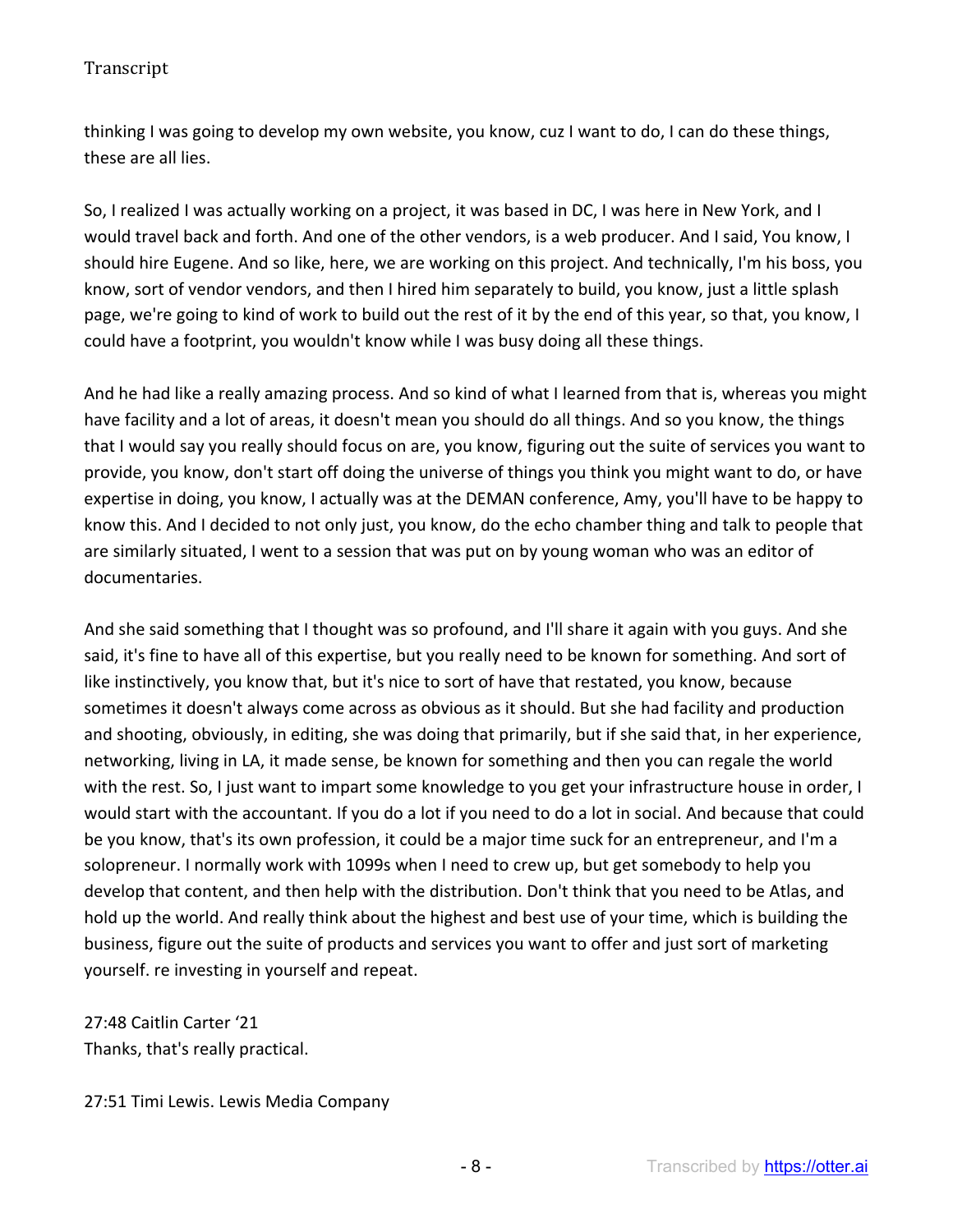Hard lessons got to be good for something, right?

## 27:53 Drew Neisser, Renegade

Yeah, yes, exactly. So I actually was a have the advantage of starting Renegade with another company. And so it wasn't my money, so I could make almost every mistake in the book on their money. And I didn't actually end up buying Renegade from Dentsu, the big agency that we founded the company with until 15 years after we had already got going.

The key part of Renegade was that we were just going to be a non-traditional agency. That was all we started with. And it evolved, which was it proved to be a very nice name, but I love the So anyway, in 2008, just to give you a sense, that was very much like this moment, three things happen to me, I bought the company, we went into the worst recession since 1929. And maybe this one, then \$500,000 we were supposed to be paid didn't get paid because of the Madoff scandal, and 70% of our business, walked out the door with one in one client. So essentially started again in 2008.

And that was a wonderful experience and a chance to sort of learn what you love. And one of the things is different about being as we had at one point 100 people at Renegade, I am the happiest person I've been in my career, we have nine people. But the difference is we kind of know what we're, what we're good at. And when I said I love your point about known for something. I've invested the last 10 years getting to know chief marketing officers I've interviewed now over 400 and built-up tremendous goodwill among the my podcast, my Ad Age column, and so forth.

And I actually find their job. So amazing that in the middle of this pandemic, I said, You know what, I'm just gonna start a therapy group for them and started seeing Oh, huddles, I've got I'm spending five hours a week, just talking to groups of CMOs in helping them through this crisis. So if you think about what this means for you right now, a lot of businesses will be started and they will be amazing businesses because no one's gonna hire. So the thing I would say is you have to dig deep right now and say what do you really like is if you're a writer and you're not writing, you're not a writer, if you are an artist and you're not drawing, you're not an artist.

So get those things, write those things on a card right now and say, Oh, I'm a writer really did you write for an hour today, if you didn't, you're not a writer, get that off the table. So that's part one. But if you are a writer, or a filmmaker or something, yeah, make that stuff and and just start using that opportunity now. And then the other thing is, hedge your bet a little bit. No matter what you do, you probably need to know the business side. So take advantage of this, all these places are now offering free courses demand base will teach you automate, account based marketing, take a course get certified, even if you want to be a creative director, get certified in something that involves data, you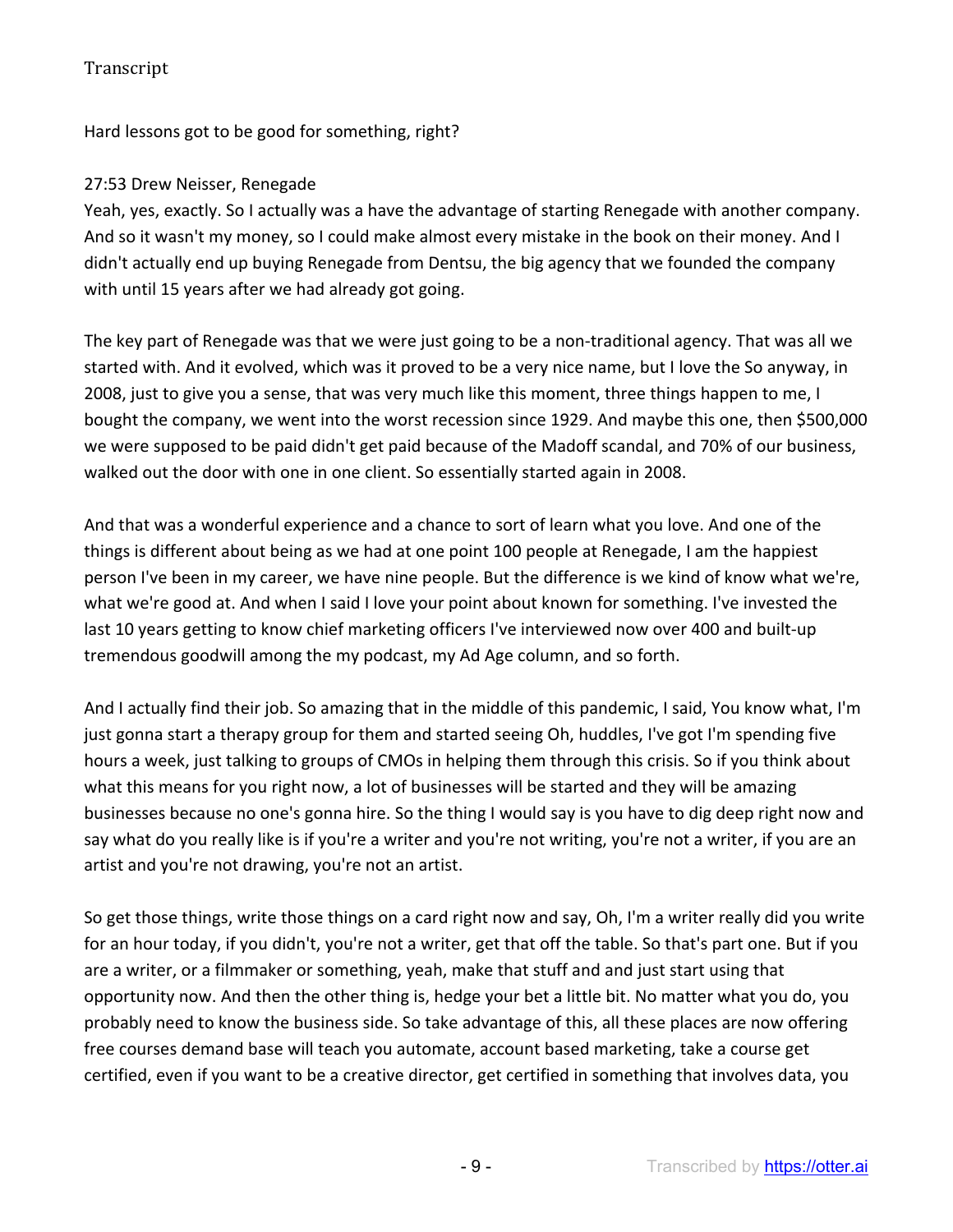will Oh wow, this person who wants to understand the business, not just write something or create something.

And then I guess the last thing is, don't expect others to get excited about your ideas. Right away. In fact, probably the better it idea, the less likely someone will other people will recognize it, because it won't look like something they've already done. So if you have something that you think is brilliant, and you're not getting positive feedback, that could be a really good sign. Or it could be just a bad idea, but probably a really good sign.

## 31:33 Courtney Ridenhour, MBA '21

Our next question is for Emma and Bette Ann. And so Emma, you're working in content partnership at TikTok, which is certainly a growing platform itself. And Bette Ann, and you've worked across a number of brands in your career. So how do you approach brand building? And how does that approach shift across clients or brands? And Emma, we will go to you first.

## 32:13 Emma Welch, TikTok

Yeah, so I very much work in the like creator, talent space. And so for me, building a brand is about building a personal identity. And being really clear about who you are, whether it's on one platform or across everything you're doing. I also came from the mailroom world.

So, I heard somebody talking about that earlier. Um, and so I came from a traditional Hollywood talent agency, and I've really pulled that experience over to TikTok, where, before we were talking about the entire career of a traditional actor, actress and all the things that go along with that, endorsements and, and their digital presence and being a part of podcast and all that stuff that all accumulates into their personal brand.

And I've brought that over to TikTok where, you know, a lot of our creators are TikTok native, and they're just starting out to build their personal brand, and how is TikTok talking to play a role in that? And how are they going to venture off TikTok and turn it into other things is a huge part of our day to day,

## 33:26 Bette Ann, Lyft

Cool. And on my side of things, so I think what's interesting about my career is that I've actually always worked on brands that aren't as established. So, you're probably thinking like, Google, super established. But while I was there, I worked on Google Plus, which was a startup, like, I worked on it right from the beginning, I also launched pixel one, pixel two, and that also was basically, you know, our startup in the phone world at the time, and then lift when I came to live just over two years ago. Also, it was still very startup B and, you know, almost like, like the underdog.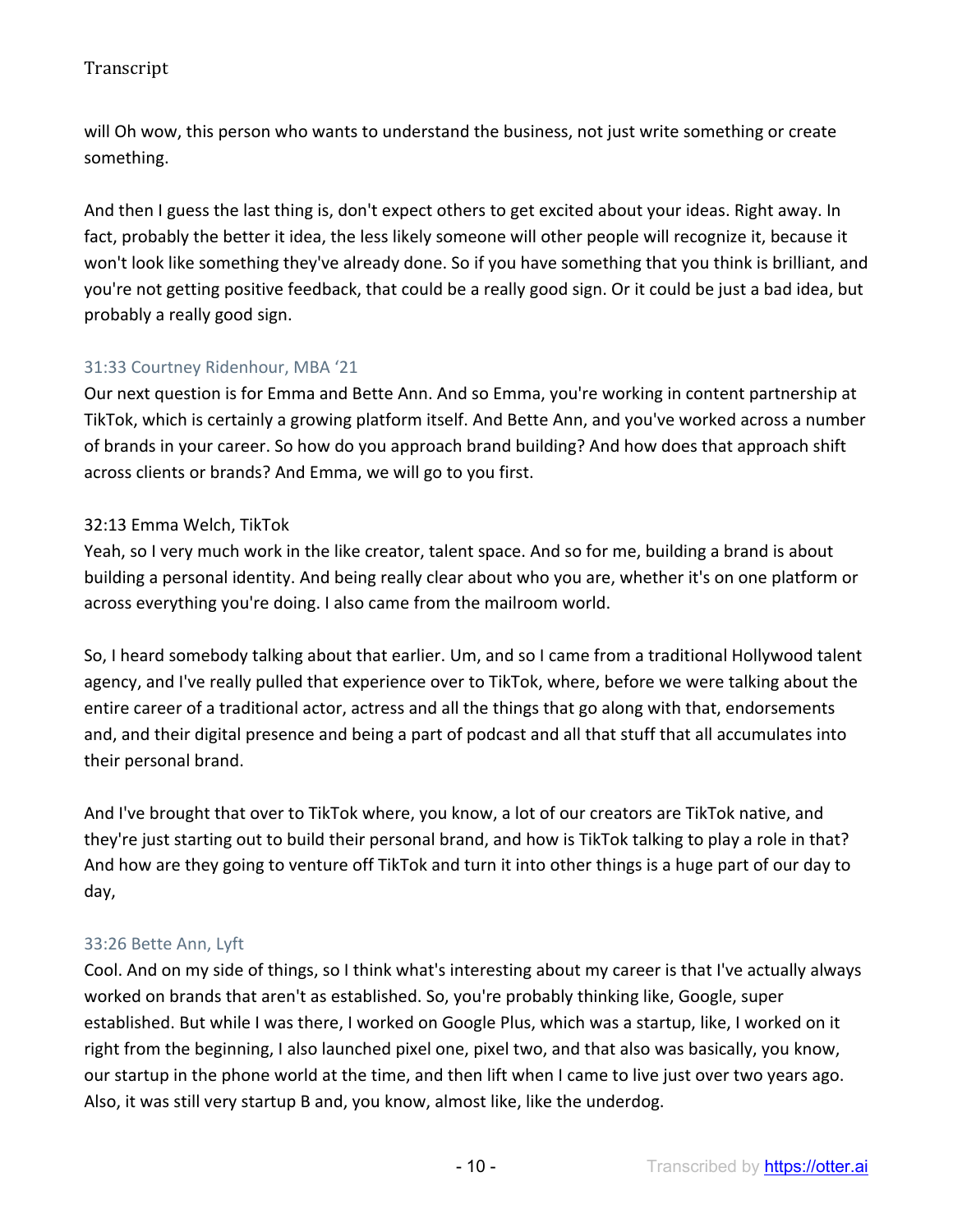So, I think my approach to brand building has actually been similar across both of them and, and how I think of brand building is, of course, in the influencer space. And so what's been most important for, for me, in the roles that I've worked in is really building a community of brand advocates. So at Google, I created the first ever micro influencer community and that was before like micro influencers was like a buzzy word. And I've really done the same thing at Lyft as well.

And then also both at Google and Lyft, I've helped really create experiences for influencers so that they can interact with the brand In a really fun, playful, never been done before away, and they can really walk away from those experience is understanding the brand's message. So I think a good example of this at Lyft, sgain, super mission oriented brand. And last year, we had a big campaign around immigration, and we really took a stance on immigration.

And, you know, talking about immigration with influencers can feel kind of heavy handed. So we needed to come up with a way that was, you know, that we can get our message across. But it wasn't, you know, it wasn't that heavy handed. And so we partnered with The Infatuation, which, for those of you that don't know, is a foodie media outlet, kind of like the authority on, you know, the hottest restaurants in various cities.

And we hosted a dinner series across the country, in three cities, where the dinners were hosted at immigrant owned and operated restaurants. And so in, through these dinners, we were able to tell our brand message, as well as like, really have storytelling from the owners of the restaurant, and influencers walked away with a clear perception of what it is that they can do to really take an action. And they really understood what Lyft is doing to take an action. So I think, you know, just to circle it back, brand building with influencers is all about, like really building that community.

#### 36:38 Emma Tregellas '21

So Timi and Ashley A., how do you think the impact of the pandemic will affect the future of the industry? And what shifts are you already starting to see?

## 37:02 Timi Lewis, Lewis Media Company

I'll start because I think Ashley A. is gonna have lots of helpful things to say, hey, Ashley, um, let's see, you know, almost immediately I saw that, you know, projects were getting reimagined, either the contract terms are being renegotiated or put on pause in some way, you know, I saw a couple opportunities that were you know, I was about to close dried up, one dried up completely, one was punted down the road while the client tried to figure out what this pandemic actually meant for them. You know, they do a lot of work with brands, including some CPG brands, but it was so early, that it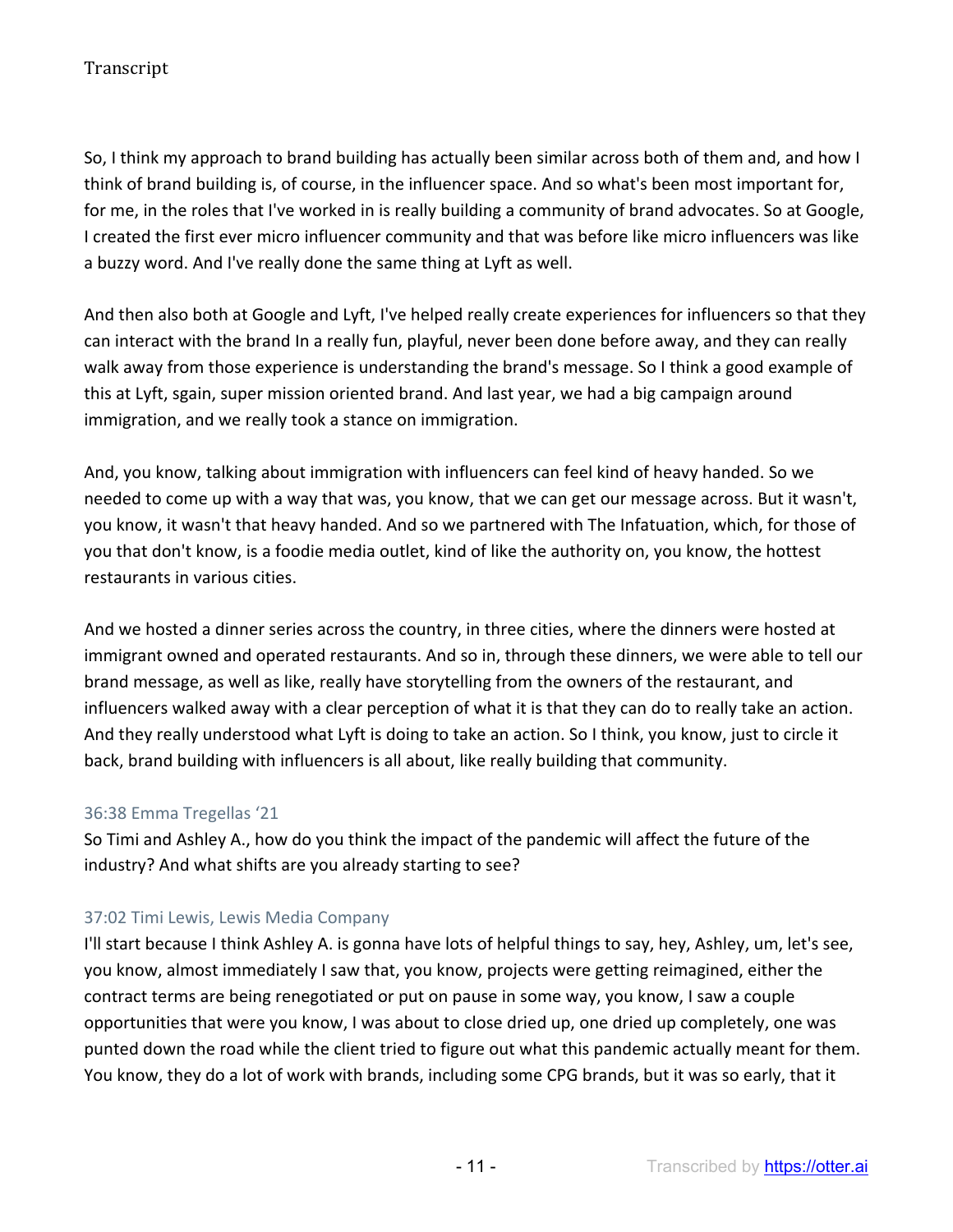was hard to say what folks would actually do. And so you know, we couldn't sign the dotted line on the contract.

So for me as a communicator, doing things from public relations to some event management, it's been, it's been a curious time. And what I'm finding is that I have to, I had to dig into my most creative self, you know, like, there's the initial shock, like, Oh, my God, Woe is me, this is the worst time, what are we going to do now? Obviously, life will go on 100 years ago, you know, when that last pandemic took place, we moved on, we're all here now. So that's proof of life.

But, you know, what can I do to be kind of creative, and I sort of thought back to my Duke days, and how you had to kind of make a way out of no way at times, you know, just to really when the world was yours, and you had nothing but potential that you were hoping to realize what are some of those ideas and characteristics and things that motivated me? And I think those same characteristics are going to be at play now, when you're trying to figure out the unknown. And that's what we, you know, this whole pandemic, life that we're living presents itself, and so I thought, how can I be resilient and tenacious, you know, I had to sort of think very creatively about what I could do next, I had to also have a lot of patience.

And you know, and kind of follow some of the advice I've heard echoed here about trying new things, and don't let perfect get in the way is good. And sort of just give it a shot. If it doesn't work, you can pivot quickly, you can move on, it's a pandemic, nobody's gonna really fault you. And another thing that was interesting is that I had to just sort of remember to stay hopeful that you know, whether or not we're all in this together, you know, we're all in the pandemic. And so at some point, it will come to its conclusion. And, you know, just hoping that it'll, you know, my company will be stronger as a result of it.

And so some of the things I'm doing to kind of manage through, since we were still in the midst of it, is to really think about my core competencies. And so for all the MBA folks, I you know, I have a Master's in Public Policy, not an MBA, but you know, thinking about what it is I have to offer, what is the highest and best use of my talents, my expertise, all this experience I've had since graduating from Duke and thinking, you know, staying true to my core, but using the variable and how I might apply it differently to kind of be what excites me so maybe I go after different types. clients, you know, maybe I have to repackage some of my skills, maybe I have to take a longer term view to some projects, as opposed to maybe a shorter term view, you know, maybe it's more about positioning myself as a partner, and not just, you know, a vendor, or somebody that's taking a transactional kind of approach, and really think about how I might future proof my company, so that when the next major economic downturn happens, you know, I've got some built in resiliency, and some of that, to Drew's point earlier, is to have a contingency plan.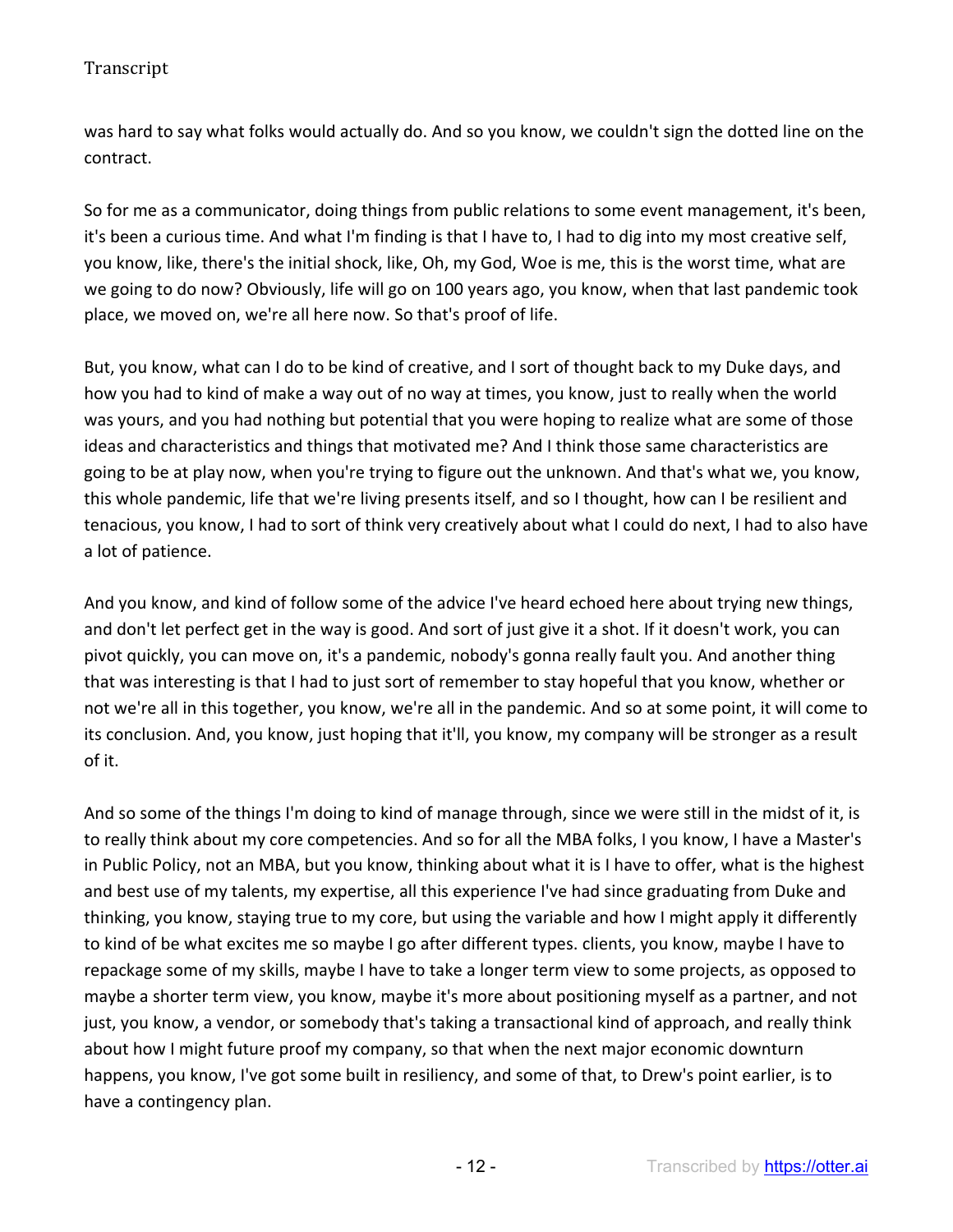You know, like, you know, I think we all went through this period, whatever it was, like, you know, don't have a plan B, you know, make yourself go out and do something, I think we need to have like a plan A through Z. And so that's sort of what I'm doing real time in terms of recasting my core competencies to be applied to different types of clients, especially clients who are going to have the money to spend, because communications at a time like this really comes across as a nice to have, or a luxury item, as opposed to an investment. And so, you know, you may or may not change hearts and minds, but you know, all I can do is control my actions. And I think part of that is being creative and resilient and tenacious, staying hopeful, and thinking differently about how I can add value, especially the people were willing to pay for it.

41:19c Emma Tregellas '21 So Ashley,

#### 41:21 Ashley Alman, Netflix

I think in a lot of ways, we're going to kind of continue on a trend that we were already on, it's just kind of at hyper-speed. And that said, the highest production value marketing campaign is not the one that rises to the top people like to be marketed as they are and where they are. And that's why we've seen so much success on platforms like TikTok, you know, people are so much more excited about someone in a baggy sweatshirt doing a fun dance than they are somebody in like dressed to the nines, high production value, ring light. So when we're thinking about marketing for our campaigns, now, you know, we're doing a lot more at home self-taping, cell phone capture stuff. We're getting really creative and nifty in that way. But yeah, I think it's really just leaning into more the most creative and innovative idea rather than the glossiest and most expensive idea.

And I think when it comes to hiring within the industry, it's going to mean looking at qualities like flexibility and curiosity and eagerness to break the mold more so than it is going to be looking for, you know, a master's degree in marketing or, you know, obviously there's a lot of value in that too. I know a lot of you are pursuing that. But you know, it's gonna be a lot of kind of this like hunger and tenacity that you get really out in the field.

#### 42:37 Maddy Conway Fuqua '22

We're interested in understanding how you all stay inspired as a professional and how you keep building up that that hunger for the next thing. And so I will go first to Ashley Harding, and then Drew, but what books or films have you know, inspire you? What are the resources online or otherwise that you recommend Duke students check out to keep developing skills and knowledge and to stay inspired in their careers in marketing?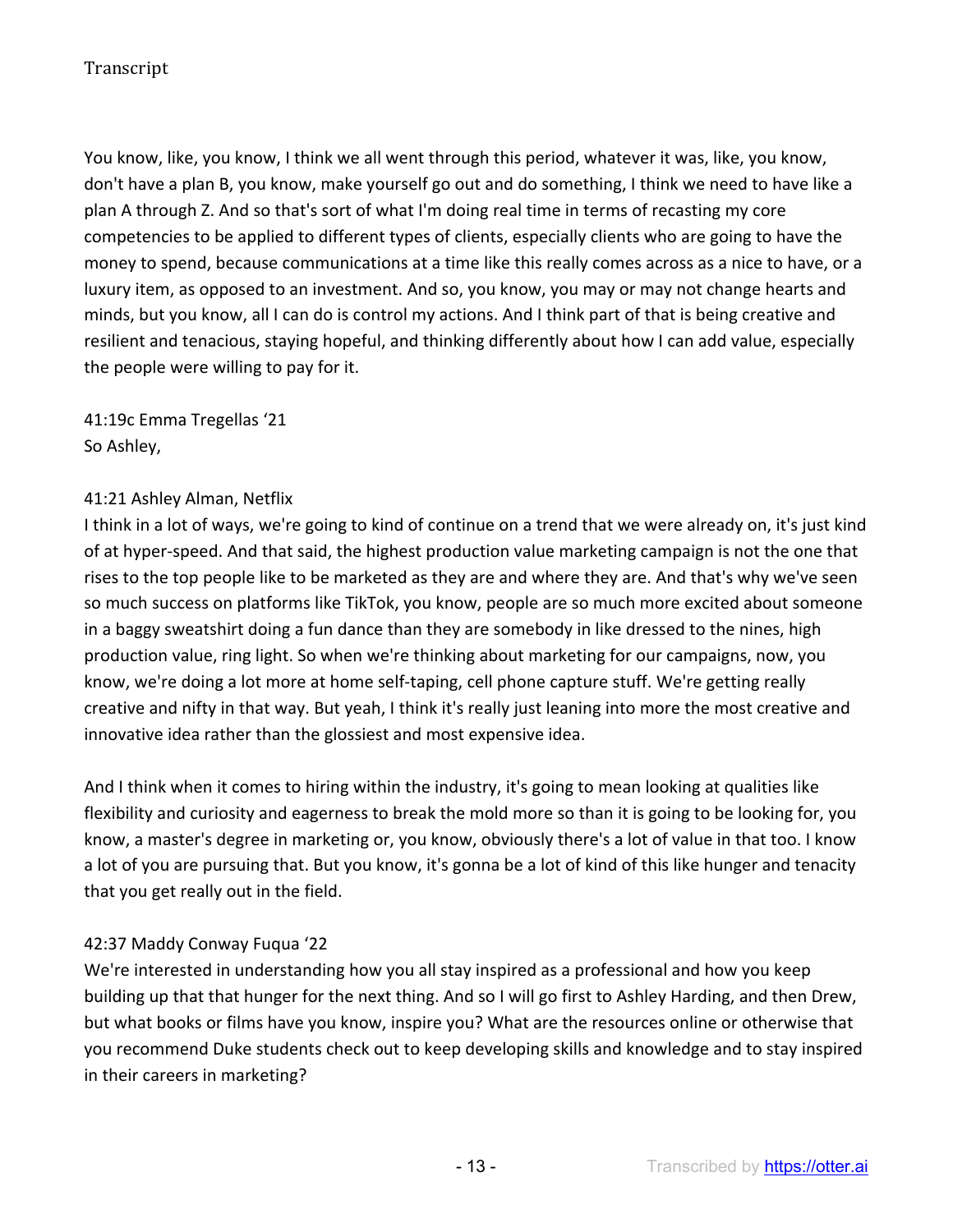### 43:16 Ashley Harding, The New York Times

I think what I currently do and a lot of my team currently does, which is helpful is number one, I think that if you kind of know what specific area of marketing or media or creative whatever that is that you're interested in, get to know more not just like the competitive set, but like other categories.

So for a while now, I've been selling things online, multiple types of things, right? Well, now I guide my team to look outside of the rest of like our news publishers, the rest of our competitors, literally think about the hard things to sell online, it's really hard to sell makeup, online fragrance. Cars, like those types of things. So I'm always looking outside of the category to stay fresh to see how people are basically using digital to their advantage.

Another thing that we do that I think would actually be cool for students to do is get together with your marketing, media, entertainment, creative friends, create your own little like chat group, we have a Slack channel at work that we all like as we're living our normal lives add to whether we see different articles, different campaigns, and we actually have pretty fun, interesting conversations about it. It keeps you on your toes, you're able to keep a pulse on what's going on. While it's fun. It doesn't feel like a big homework assignment or an extra thing for all less to do, and you can go back and reference it later.

#### 45:05 Drew Neisser, Renegade

So wonderfully practical as I was thinking about this, so I'm going to put it in two buckets. One on a practical side, if you're thinking about sort of your personal brand and as a marketer, and you want to develop that as possibly being like, to me as a as a solopreneur, entrepreneur, a great book to read is called the business of expertise, how entrepreneur entrepreneurial experts convert insight to impact is by David C. Baker.

And I guarantee you, any marketer will learn from this, because it's really about focusing on the getting really, really, really, really knowledgeable about one thing, which is funny, because I'm knowledgeable about two things, chief marketing officers and Ben Franklin. And I'm knowledgeable about Ben Franklin, because I consider him America's first chief marketing officer. And so there was language that he used, which is well done is better than Well said, which inspired the last 13 years of my career, it's all been about what are the actions that that marketers can do, not what they say, but what they can do.

But I've managed to pull these things, two things together, Ben Franklin and chief marketing officers, my third book will be about Ben Franklin. And and what what he is doing. So the point of the both of that book, and that story is you got to look inward and say, Where are your what's the thing you're going to get most sight excited about?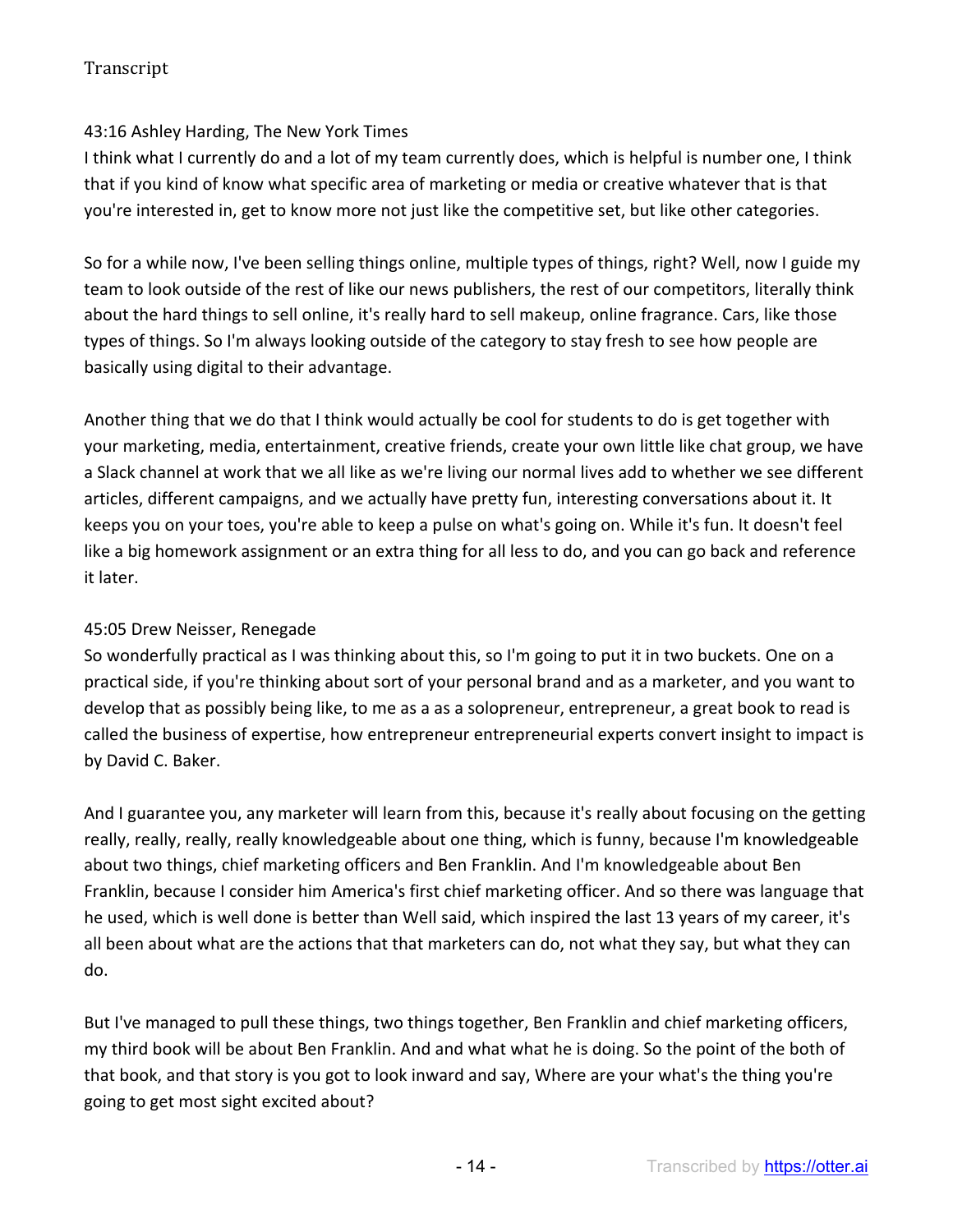I was watching a speech today by gentleman who was talking about a dentist, and the dentist couldn't figure out how to differentiate them. So the adviser said to them, well, what's your passion? He said, Well, I like to skateboard goes, Well, there it is your the Dennis who skateboards, he puts skateboarding all over his website, he's got skateboarding stuff all over seeing his business skyrocketed, because he got his passion and his work together. So as you're developing him, if you look at TikTok, that's what that is, it's like they're sort of the confluence of that, but find that passion and express it deeply.

Like crazily as your own personal brand, and don't be afraid to put it on your LinkedIn profile. Um, so. So for me, the other part of the inspiration is, I have never opened the Fast Company, whether the print or that website without coming up with an idea for a client never happened. So I always find that amazing. So those are two, sort of broader perspectives.

## 47:38 Caitlin Carter '21

So this question is for Samantha and Cassie, and it is what are some of the ways that you guys applied your Duke experience in and out of the classroom? Whether it be classes or extracurriculars? How did you apply that to your current job? And what opportunities or resources do you guys suggest that students take advantage of while they're still at Duke?

## 48:13 Samantha Klein, Facebook

Cool, I can start with that. So I think, you know, when I was at Duke, the course I took didn't really make linear sense at the time, but everything I did kind of ladders up to what I did today. So that's all to say, It's okay, if you're going through Duke and your major isn't what you want to be.

So I actually was a public policy major, and I work in Marketing for Facebook in with streaming clients. So like, how does that even relate? First off, Stat 101, everyone on this chat, if you haven't taken it, I'm 100%. Sure, take it before you graduate. I didn't do well in it. But it's the class that I use every single day in my job. You know, you have to be able to interpret data in a really smart way in order to make good decisions about marketing campaigns, especially on digital.

So understanding how to interpret brand lift results is so critical to my job. So we haven't taken that do that. It's like the spinach that you might not enjoy eating, but it's really good for you. And I think, you know, from a more fun perspective, I did the Duke and Silicon Valley program, and getting exposed to companies on the west coast, I'm an East Coaster, I had done my junior year internship at a CPG company and seeing all these disruptive companies meeting alarms out in the Bay Area, is what really kind of, you know, set me forth on my path to want to work at Facebook.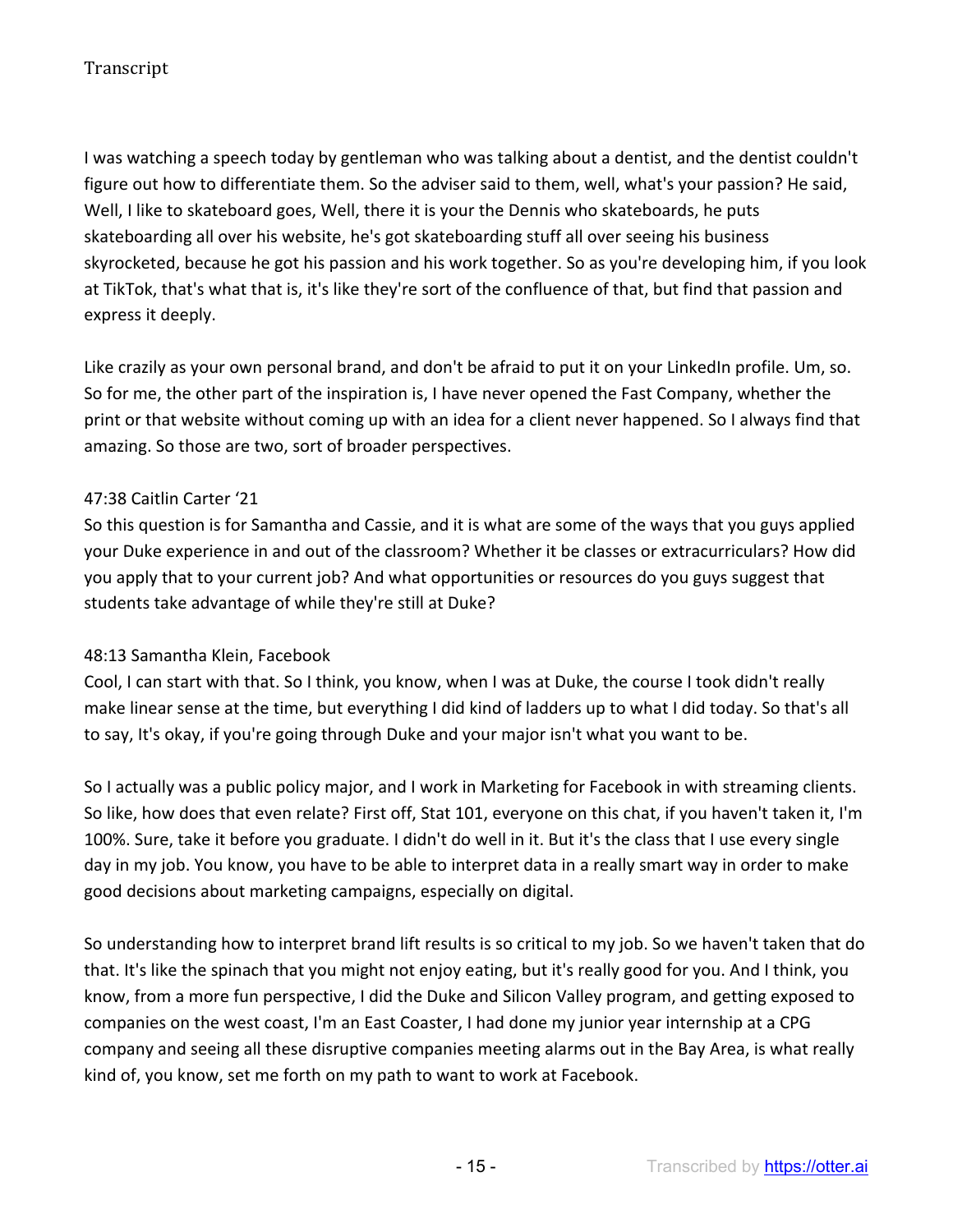Um, and I think the other thing is, make sure you're doing things you're passionate about two, I took a lot of documentary and film classes while I was at Duke that had nothing to do with my major and I didn't even get a minor in it. But working in entertainment and being able to reference like all these little films and having a lot of passion about them comes through in the role in terms of connecting with clients and having something that you know a little bit about to talk about. So I think those would be my three things.

50:13 Caitlin Carter '21

Cassie, do you want to speak to that as well?

## 50:26 Cassie Goldring, Conde Nast

Like, whenever a Duke student, or I get this question, there's one thing I always say, which is like, take the pressure off and just use Duke to learn. I think that you know, a lot of my friends, if you're going on a finance track is a little bit different, because there are certain things that you need to do in order to get those jobs. But from a creative perspective, like, I've had so many jobs, honestly, and then I look back and realize, like, how this job a lot open a door for the next one, like it sort of all makes sense.

In retrospect, I really didn't know what I want to do for a second, I was going to be a policy major, I somehow ended up being a literature major. And the reason I picked that was, there was no film major major at Duke, I was really interested in that. At the time, there's not a lot of resources for Creative Arts in that type of career path. So I sort of just honed in on, like, what my interests were, and lit was global cultural studies. So anything that had to do with culture counted, and everything has to do with culture, women's studies, Visual Media Studies, documentary study.

So in a way, I was able to, like create my own major. And I was really interested in like the implications of technology on society. So I was able to pick classes that sort of went along in that theme, and they all had to do with culture. But at the same time, I really loved journalism. So I ended up doing the journalism media study certificate. And looking back now, you know, I, my senior year, I did a independent study in screenwriting, because I wanted to try that. And like, it was so awesome, I got to take all the really cool classes with all the amazing professors. And I feel like I got the most out of my dupe experience. And I've actually had this conversation with a lot of my friends who did Econ 101.

And just felt pressure, like they had to go on a certain track in order to get a certain job. And they're like, you know, what, I missed out on taking that like, really cool history class that I always wanted to take. And then the end of the day, they ended up leaving their finance job to go work at a startup. So all that being said, like, take the pressure off, what you study at Duke, and what your major is, isn't necessarily what you're going to do. And it all sort of finds a way of connecting itself. Like I started out in the entertainment industry. And then I worked at a tech startup. And then I worked at the New York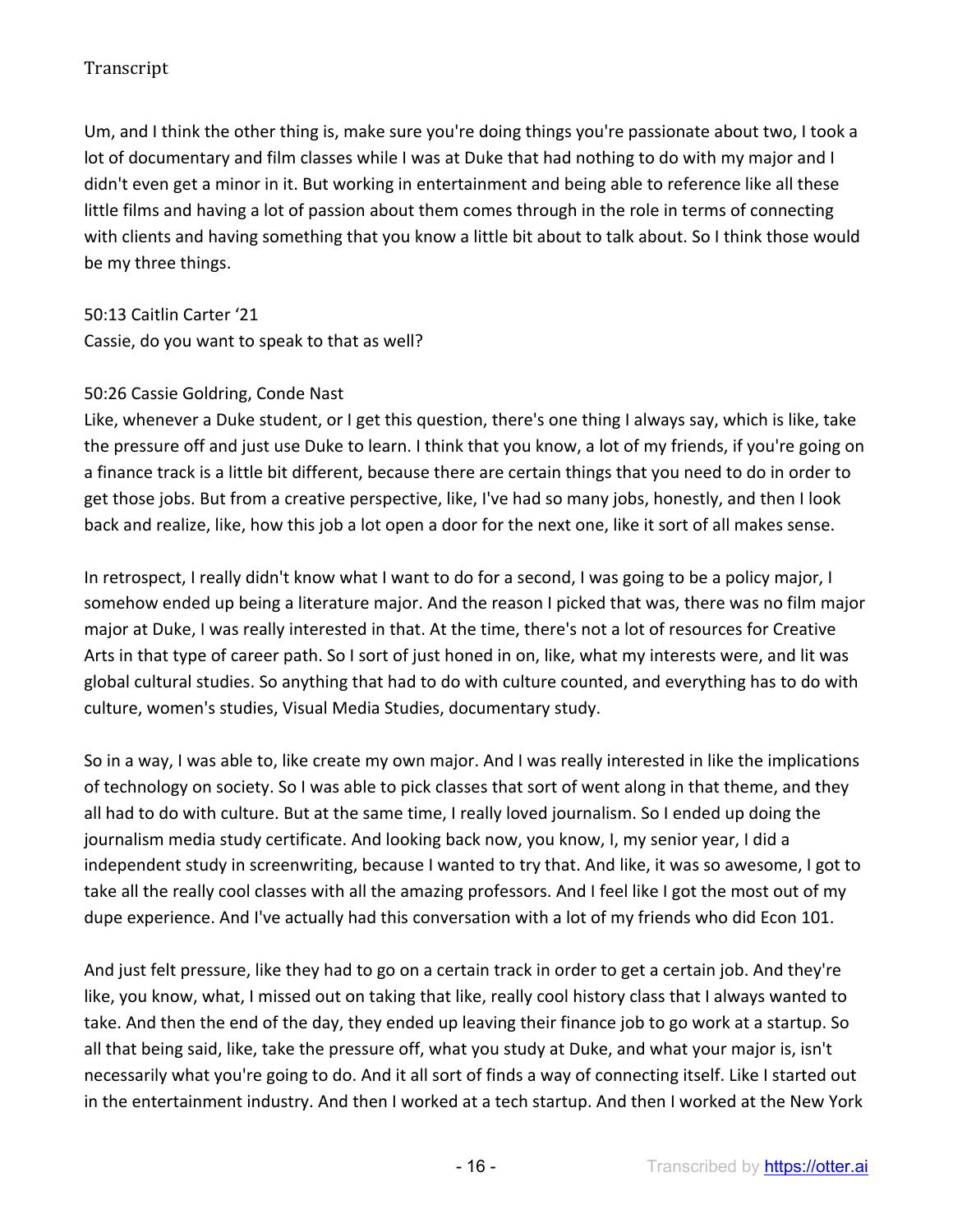Times in journalism, doing experiential sponsorships was just sort of like the intersection between entertainment and journalism.

So I'm like, Okay, well, everything I did a Duke sort of, like came together. And so I think that's just the biggest piece of advice is just use Duke to like, explore different interests, because most likely, you know, you may switch careers throughout your life and, like, use Duke to your advantage, because there's a lot of cool stuff here.

## 53:21 19:03 Courtney Ridenhour, MBA '21

So as many of us know, reaching out to alumni can be a bit intimidating, and the current situation is probably compounding that. So with that in mind, Detavio and Emma, how do you recommend students and alumni approach staying in touch with alarms about career opportunities during this time, of course, respecting the fact that many people may be facing difficult challenges right now? So Detavio we'll start with you.

### 54:17 Detavio Samuels, REVOLT MEDIA & TV

Sure. My simple idea is just reach out. What I believe is happening is look executives and people at the top have always been busy. My experience is that me personally, I'm actually less busy than I've ever been. So coming in the COVID. Those first four weeks were terrible cost cutting scenario that planning all of that I was working for, like 24 hour days.

But that said, Now that things have settled down. So much of my time was occupied by people seeing me in the office and having conversations now that they can no longer see me. So like I've gotten so much of my time back so they will still be true that you will reach out to a bunch of the people at the top who are super busy, but I do believe there's A new set of folks who actually have less work on their plates today than they did before. And so reach out, reach out, reach out.

The only other thing that I'll add is one of the things specifically, if you're like, Gen Y Gen Z generation, we've always talked about how, when you want something from someone who's a position that you have, figure out what you can offer them, I believe the Gen Y, and Gen Z are uniquely positioned to be helpful to people at the top, specifically, this digital divide, they don't understand Tick Tock or know where Tick Tock is, they've never been on Instagram Live, there's so much that young people can do to contribute to the well-being at work of people who are, you know, 40 and 50, and 60. And so my two points are, I'll keep mine short, reach out and find a way to add value.

By the way, those people who are adding value to me through this period, they're going to be the first people I look forward to higher when things ease up. And so it's also just a great strategy for kind of how to get in ahead of the curve. But we need you we need young, smart, brilliant thinkers to tell us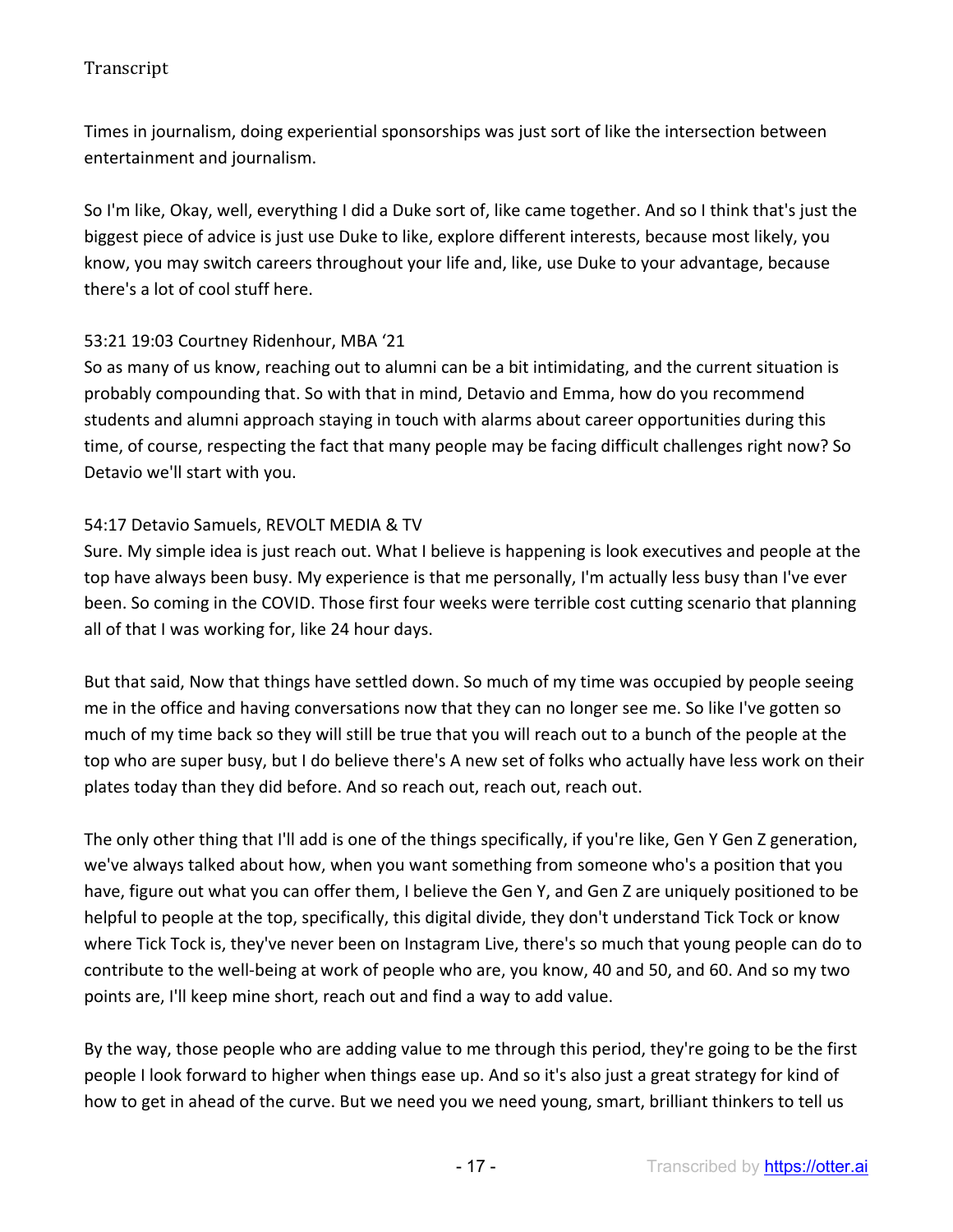what we can't see. And so I think that's, that's the opportunity that exists uniquely up as exists for this generation.

### 56:14 Emma Welch, TikTok

My big piece of advice is going to be to make relationships when you don't need them. So you know, even if you see somebody that has a really cool job, but you're not interested in working at their company right now make the relationship now so that three years down the road, you can reach out and, hey, I talked to when I didn't need something and now I need something.

So make sure that every person that you reach out to is not something that you're just trying to get something from, talk to as many people as you can, like everyone said people have extra time right now. So it's a great time to really widen your net on who you're reaching out to, and reach out to the people that you don't need something from right now.

And this is really relevant. If you're like a recent alum, and you're not looking to change your job right now, go ahead, you need to still be networking and reaching out to alums. Another thing I would say is, I've had a lot of students reach out to me and about specific job postings, and I am always willing to put my neck out for Duke students, and sometimes I'll ask for the resume and, and also, you know, I'll say, you know, send me a resume and also like set up, we'll set up some time to talk and they will send me the resume and the job listing and sort of dropped the ball and actually talking, and you have to put in the time and actually make the relationship and have the conversation like I'm not just going to never talk to you and, and put your resume out for something.

So don't try to I know it sucks to talk to the phone, talk on the phone with people, and it's like scary, and you're introverts and all of that, but you need to set the 30 minutes to talk to a person and then they can be in your corner for the rest of your life.

## 57:48 Courtney Ridenhour, MBA '21

So very quickly, I think, and I'm going to start with Bette Ann and Samantha, but I think we can maybe open this up to everyone else. But um, what is one piece of advice that you wish you could go back and give yourself earlier in your career?

#### 58:08 Bette Ann, Lyft

There's so many. Um, so I think a lot of them have been touched on where, you know, people have like, changed careers and change their paths. I think, for me, personally, my first job out of college, I was a producer in an advertising agency for three years. And I got laid off. And it was the most like, earth shattering moment of my career. And I think all of us like coming from Duke, we've been, you know, top of our class, like, you know, been, you know, given almost like everything that we've wanted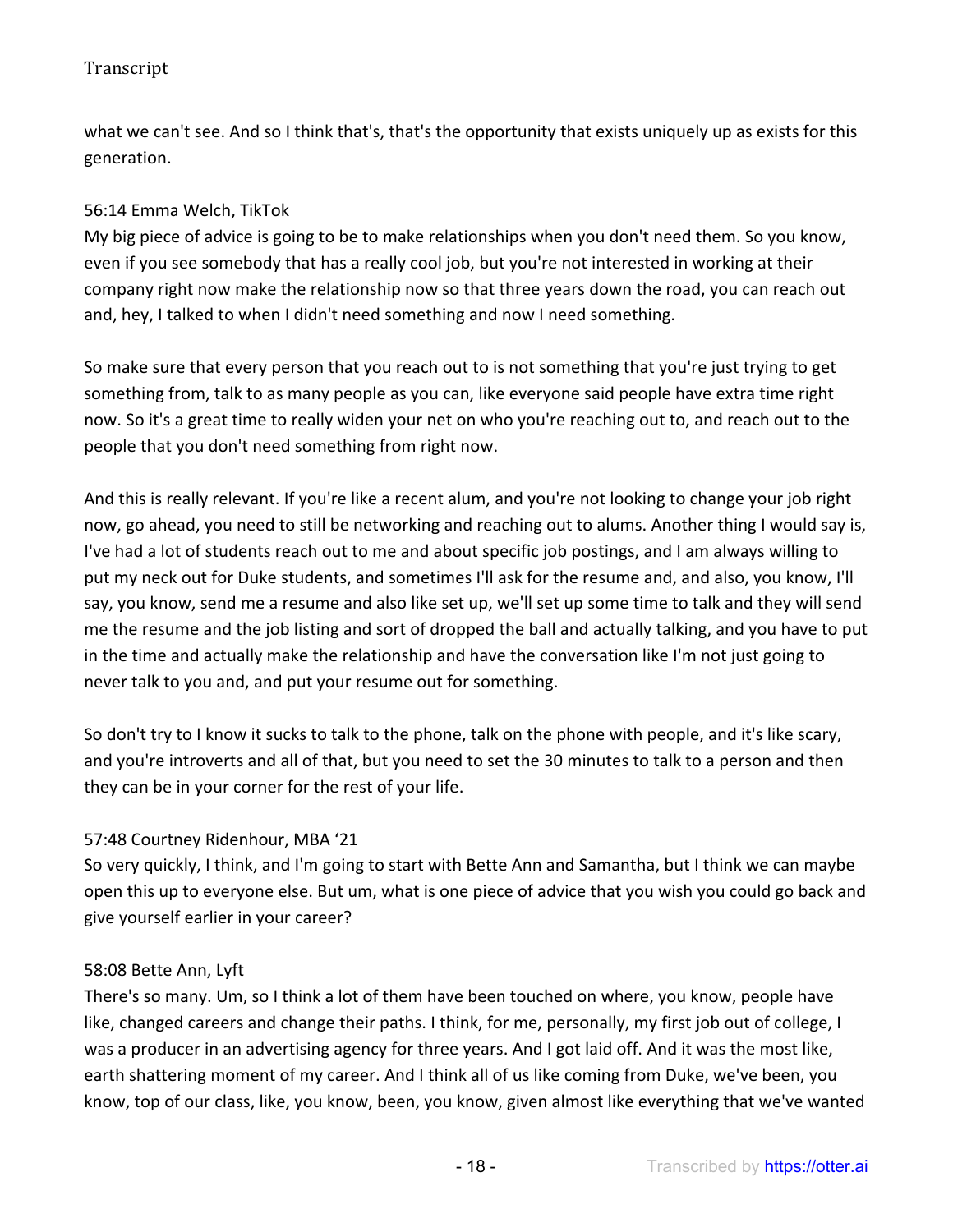at our fingertips. And so for me, that was just like, such an eye opening experience. But if it wasn't for that experience of me getting laid off, I would not be where I am today, I wouldn't have gotten a job at Google, I wouldn't have gotten a job at Lyft. And and, and so I think you know, you always have to just keep in the back of your mind. Like if one door closes, another one's gonna open. And that's the way that you know you were supposed to go.

### 59:14 Samantha Klein, Facebook

Yeah, I think mine is honestly kind of similar to that. I think they have posters all over the walls that work at Facebook. And there's one that I really liked that what would you do if you weren't afraid? And I think especially as a senior for me, like, I had probably five final round interviews and got rejected from every single one of them before I got Facebook. And I think had I've been operating from a face a place of fear I might not have put in my resume at Facebook or I might have second guessed wanting to go into a media job. And I think you know, throughout your career, even your life, you're going to be faced with setbacks and challenges but you always have to operate. I think from a place of optimism and believing in yourself and proceeding with the harder path if you know ultimately that it's what's right for you.

### 1:00:05 Dew Neisser, Renegade

I'll jump in, I'd say, there are two things that I wish I did earlier. I wish I wrote more earlier on, because you really don't understand until you write it down. And even if you're just new in the industry, just writing stuff down. And then number two would be asked the question more often, how can I help you to everybody I run into, which is what I do now. And it's kind of a great thing.

## 1:00:35 Detavio Samuels, REVOLT MEDIA & TV

I love that one for Drew, the last one, I definitely do that as well. My two quick ones are take risk, especially while you're young, gets much more difficult to do when you're married, and you've got kids and all of those things. So now's the time to take your shot. So maybe that big job at the investment bank is not what you want, right? It's the time to not be afraid and jump out there and see what you can do.

And then the second one is just learning that goals only serve me to be directionally accurate, right? The you, you just don't know what you're going to be or what you're supposed to be or what you want to do. It's the thing you have to learn as you go through life. So goals Just give me direction. If you say you want to be a millionaire by 30 versus a millionaire by 50, you make very different decisions, right?

So goals kind of give me direction and timing. But outside of that, my job is just to stay as open as possible, so that I can see the things that come across my path that set my soul on fire, or excite me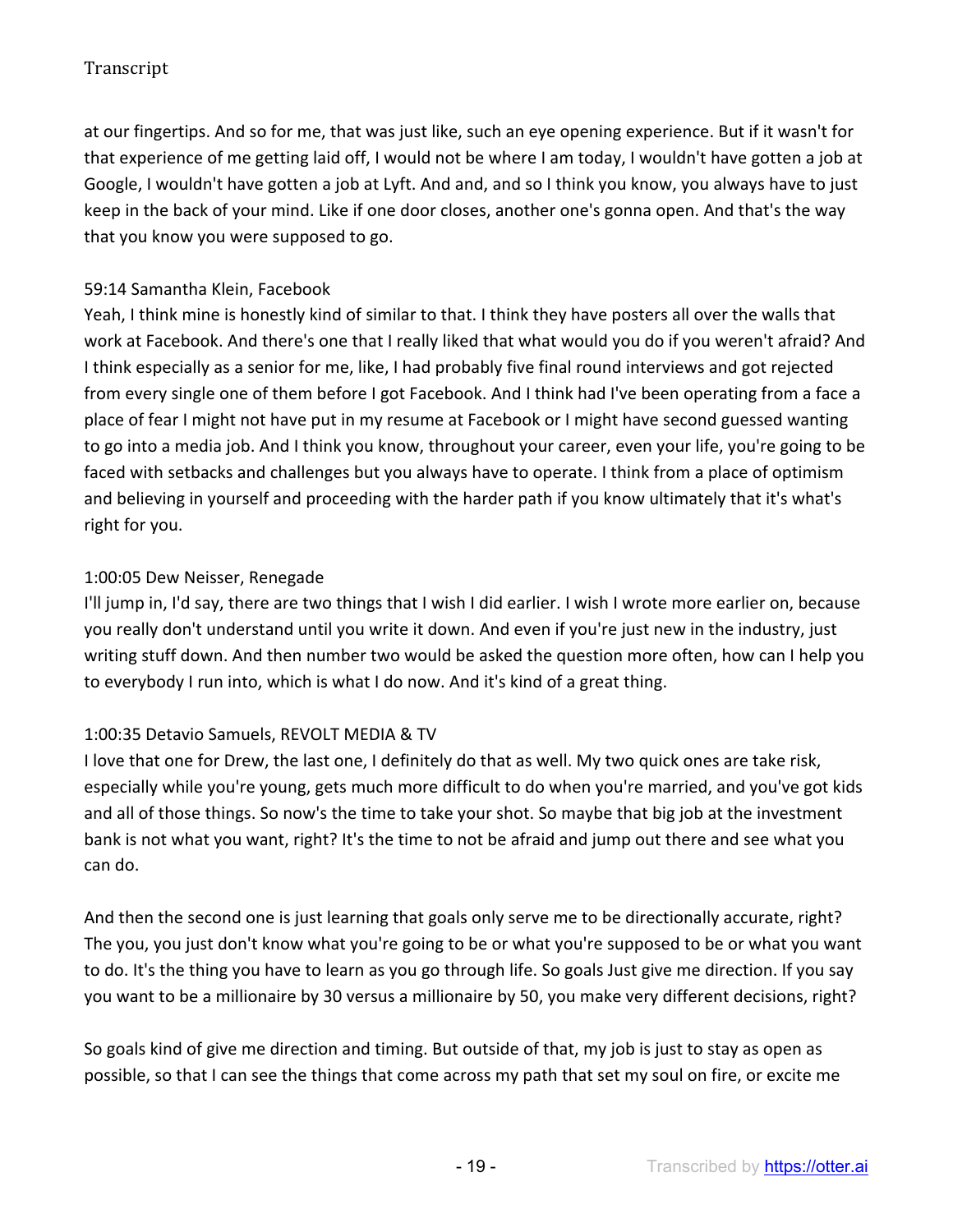because you know, you never know at 21 who you're supposed to be at 60. So I shouldn't even pretend I stopped pretending A long time ago. Those are my two.

### 1:01:41 Cassie Goldring, Conde Nast

I can say mine quickly, I think you guys all sort of touched on this mine is definitely like, everything happens for a reason. You know, I worked for a startup that ended up going under and I was unemployed for a period of time, which was terrifying, especially as a Duke student. Um, and you know, I interviewed similar to Sam and I thought that you know, this is my dream job, I'm gonna get it I got to the final round didn't get it ended up at The New York Times, which changed my life and the trajectory of what I wanted to do.

So you know, in hindsight, and and this is like, so cheesy, but you always realize why things happened. And to Bette Ann's point, like when one door closes, another one opens. I think the other one would be is like not being afraid to speak up for yourself and to, I think like, I'll constantly remind yourself that the worst thing that can happen is someone says no, if you have a really creative idea, say it because I think sometimes you in your head, you're like, this is not a good idea. And then you realize, as you're starting to say it that no one else in the room thought of it. So just take risks. And if it's not good, then you'll find out but you might as well try.

#### 1:02:53 Timi Lewis, Lewis Media Group

I'm glad that we're recording this because this is all great advice. And I can't like write quickly enough, A and B my penmanship is terrible, because we all type. But my contributions would be actually sort of follow this advice, you know, shortly after I graduated from Duke is not to overthink things.

And it's sort of funny how things come full circle because I'm reminding myself that it's also good at this juncture in my career, to not overthink things, you know, I wanted to I was pre-med in college, you know, I was going to be a cardiovascular surgeon, it was all mapped out. And I realized how much I really disliked certain classes, like, you know, there's no pain without gain. And it's not just about the destination of the journey and being pre-med mattered.

And I didn't like the journey and do was expensive. And I decided I'm only taking classes I wanted. And in that way I was already breaking the mold of not always being so prescriptive of what I was doing, like sort of taking an opportunity, being a little opportunistic, essentially, not knowing how it's all going to pan out, but recognizing that you're following your interests. But one piece of advice I would give to my younger self is you know, I sort of been a generalist, sort of my career kind of called for being a generalist, but I think at some point, it's good to commit and, and really get that expertise so that you can be known for something so that you can go deeper so that you can be the go-to person who is so indispensable.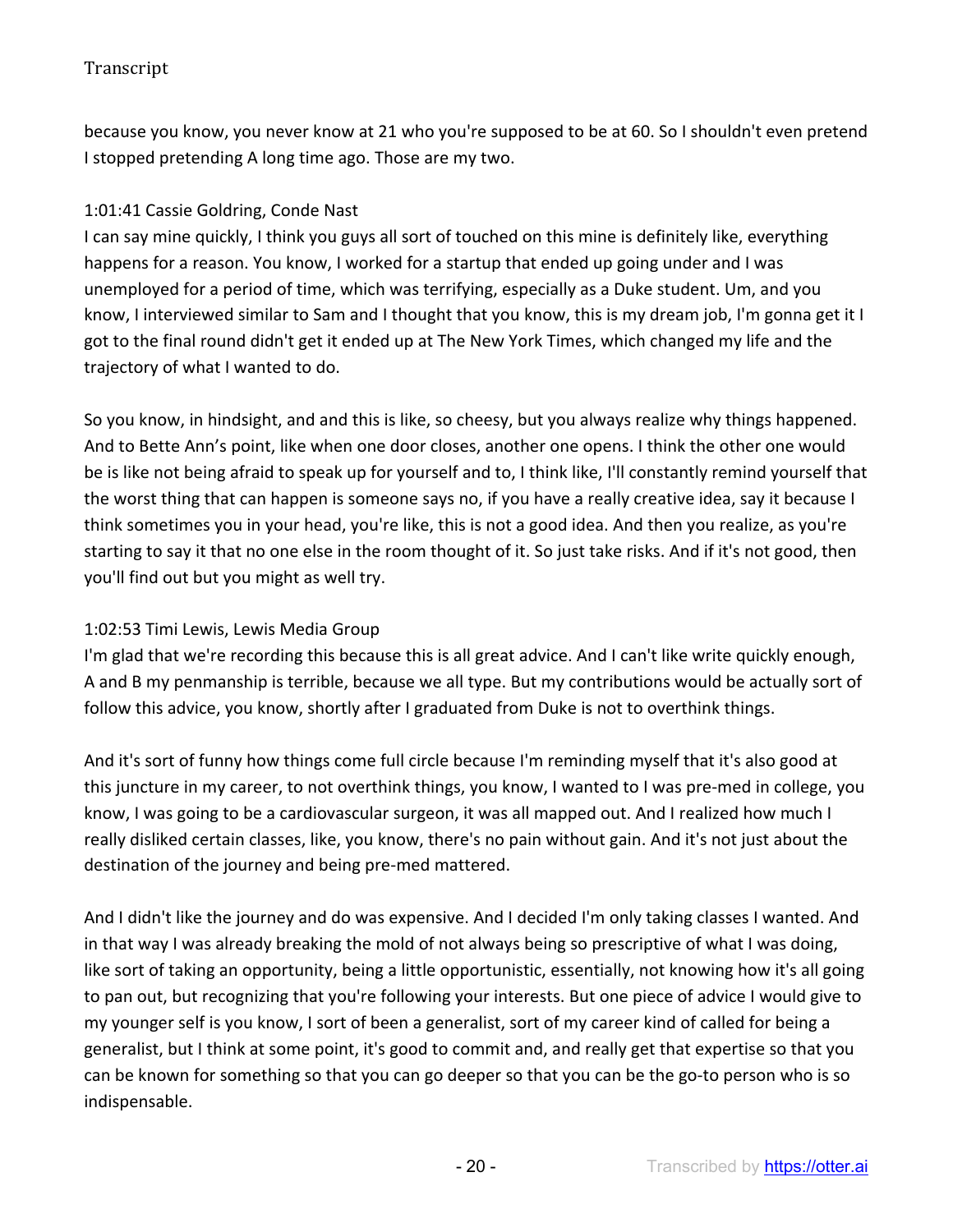And you know, part of that is they call it finding a niche, following your passion, whatever you call it, just recognize that for all of your many interests, you know, you really want to have some hardcore skills. So I love all the advice that people are giving about, you know, taking courses and you know, getting a stronger relationship with data and how you can actually extract insights from data and not just sort of read, you know, spreadsheets or financial statements but really being able to act on that because you were able to discern so those would be my two bits is that you know, don't be so formulaic kind of be a little transactional and follow things but also recognize that over time, expertise is what people pay a premium for.

## 1:04:53 Ashley Harding, The New York Times

I can add one quick thing I agree with everything that everyone said I was pre-med at Duke had no business being pre-med. So make sure you take the time to look into what your passion is, and follow it take the risk. But also, once you land, in different places, be very intentional and strategic about the work that you do. Ask yourself kind of every day, am I every month, every quarter? Am I doing cool things to add to my resume, I was able to kind of move around between various types of marketing, even industries, because I was I was picked consistently picking up skills that in strategy, data and analytics, creative strategy, that kind of thing.

So if you're intentional, and can always ask the question, how can I help, no matter where you are, and you're building your resume, you can talk your way into another role at a different place. Because you've got the thinking and the skill set there.

## 1:05:52 Ashley Alman, Netflix

I would say that, you know, just like when we're marketing a series or a product, we're thinking about how we can position it as completely different and better than the rest, you should be doing the same when you're thinking about how to market yourself as a candidate for a job. Your unique background identity, work experience are going to be huge assets. So when you're saying while you're qualified or thinking about your resume, don't try to present yourself as fitting in a box or you know, checking the list, but rather, how will your unique perspective, your unique background, actually be a really valuable asset to those who are looking to hire you.

#### 1:06:32 Emma Tregellas '21

All that advice, everything, all your answers were incredible. Everyone, please stay safe, healthy, happy. And thank you again to all our panelists.

#### **Outro: Dave Karger**